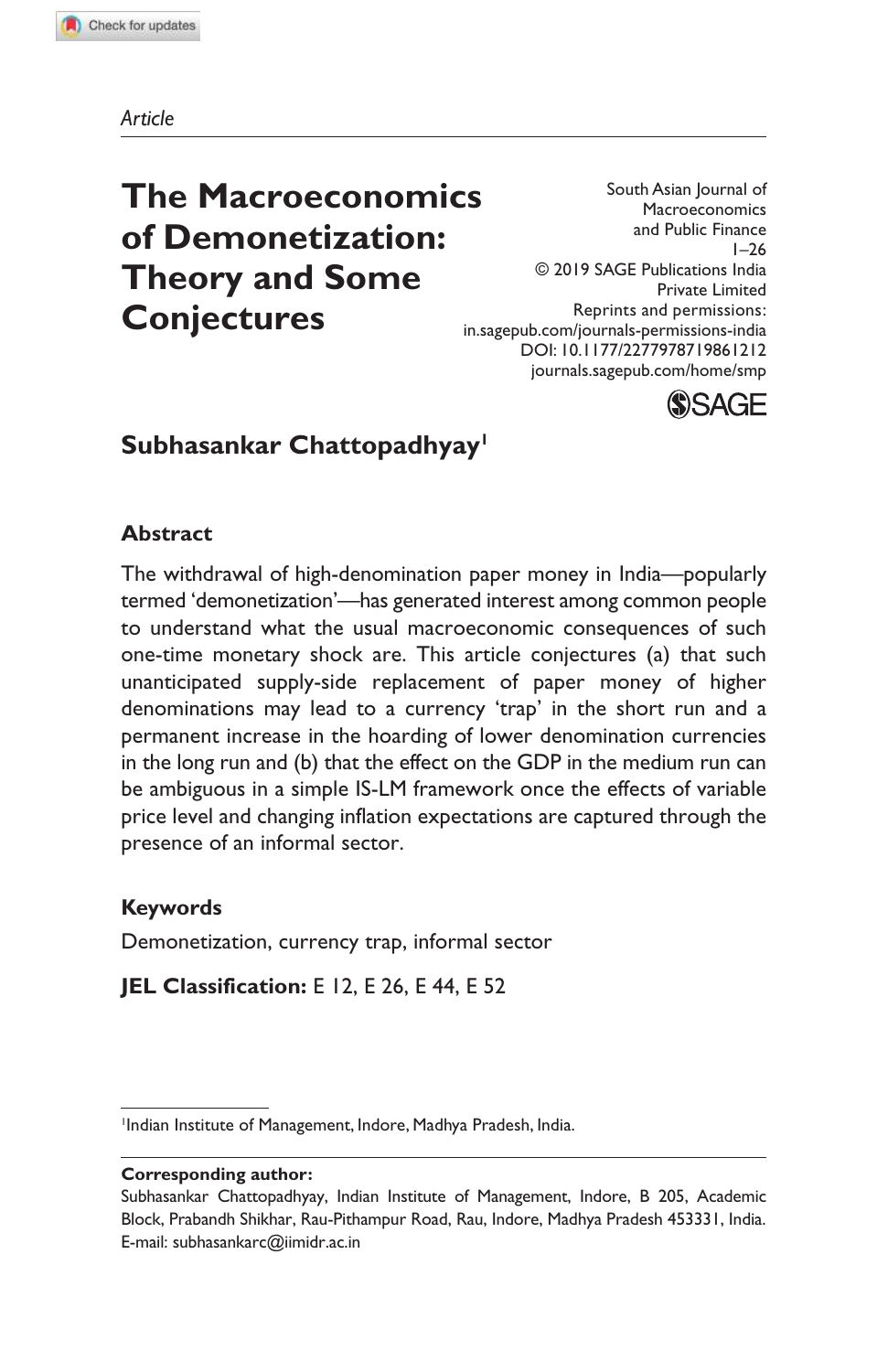### **Introduction**

The *unanticipated* withdrawal of high-denomination currency notes (alternatively 'paper' money or 'cash') in India has opened up a space for discussion of 'monetary theory' in non-technical terms, for this is an issue that has attracted attention of the public at large. For the profession of Economics, such incident offers an opportune moment to debate on the likely macro-level effects of the so-called 'demonetization'. What follows is clearly full of conjectures—and should have otherwise been supported by rigorous general equilibrium modelling as well as by sound empirical evidence. Further, the material is drawn largely and liberally from the existing works on monetary theory and policy. So, by no stretch of imagination, this is to be treated as an original piece of work. The article is written around a few topics that might be of interest. They appear as paragraphs, and are often loosely connected.

## **Demonetization**

This is not the first time India has demonetized high-denomination currency notes; 1,000- and 10,000-rupee notes were withdrawn in 1946, and 1,000-, 5,000- and 10,000-rupee notes were withdrawn once again in 1978. Other countries have also done this—Ghana in 1982, Nigeria in 1984, Myanmar in 1987, Russia in 1991, North Korea in 2010 and Zimbabwe in 2015. The objectives vary from curbing high inflation (or hyperinflation), to check counterfeit currency, to reduce black money and to promote digitized transactions. For India the stated objectives were the last two.

However, it is not very clear why using less 'cash' in transactions over time be termed as 'demonetization'. The role of 'fiat' money is to support transactions, and money has different forms. In India, a particular variety of money supply, M1 or the 'narrow' money, has largely two components—currency with non-bank public plus demand deposits at commercial banks net of inter-bank deposits. So a *voluntary* reduction in the demand for and supply of 'currency'—in equilibrium—in strict sense is not demonetization as overall money stock remains the same. It is just that the other forms and denominations of money are used instead.

If one takes the text-book 'Baumol-Tobin' form of money-demand function (Mankiw, 2010), income elasticity of money demand turns out to be ½. This is typically a 'short-run' demand function, but this elasticity means that as the income (GDP) of countries grow, the demand for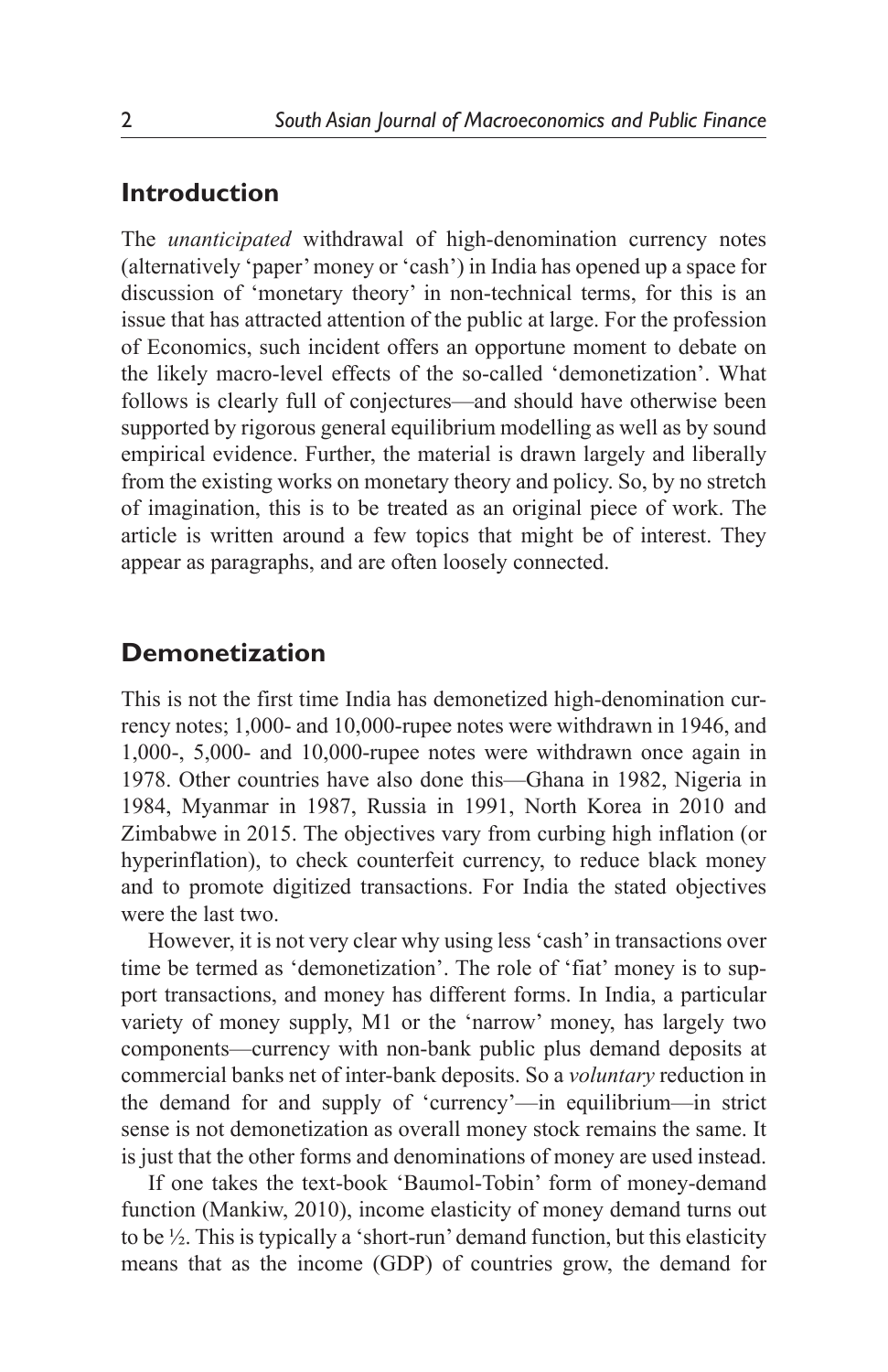money should increase, albeit less than proportionately. The simplest form of the quantity theory predicts the long-run demand for money to be unitary elastic with income, at a given level of transaction technology. Empirical evidence for long-run money demand—though mixed certainly points to an elasticity that is significantly greater than zero and sometimes is close to one. For instance, it is approximately 0.5 in the post-war USA (Ball, 2001), while earlier studies found that a unitary elasticity could not be rejected (Hoffman & Rasche, 1991). For Latin America, the figure stands at 0.94 (Carrera, 2012). The average income elasticities for the Organisation for Economic Co-operation and Development (OECD) countries are estimated to be 0.79 for M1 and 1.12 for M3 and for non-OECD countries at 0.89 and 0.96, respectively (Knell & Stix, 2006). The average income elasticity is 1.09 in the developing economies (Kumar, 2014). Part of the difference is also accounted for by the extent of financial market development—a deeper financial market reduces the elasticity.

Such data suggest that countries will not use less 'money' as they grow, though they might use less 'cash'. But, evidence for using less cash is also weak, at least in the short run. Here is the short-run pattern in the uses of cash, measured by the currency-to-GDP ratio: for the US, it is up from 5.9 per cent in 2001 to 6.5 per cent in 2010, for Japan from 14.7 to 18.1, for the UK from 2.5 to 3.1, for Thailand from 9.5 to 11 and for India from 11.6 to 13 (International Monetary Fund, 2011). So, at least in the short run, there is no evidence that the people across countries are using less cash. Further, financial markets and payment technologies are fairly developed in most of these countries. Therefore, it seems unreasonable to assume that India is going to voluntarily move over to a cash-less economy anytime soon.

In fact, the article is going to argue that *unanticipated* supply-side replacement of currencies of higher denominations may lead to currency hoarding of lower denomination, which, in turn, may lead to a currency 'trap', similar to what is observed in a 'liquidity' trap.

# **Why Use Money?**

 An inescapable reference to monetary theory is Samuelson's work (1958) that first introduced the idea that introduction of money to an economy populated by more than one generation may improve welfare. More specifically, he showed that supply of outside money is a sufficient condition to generate a better outcome (measured by 'Pareto' optimal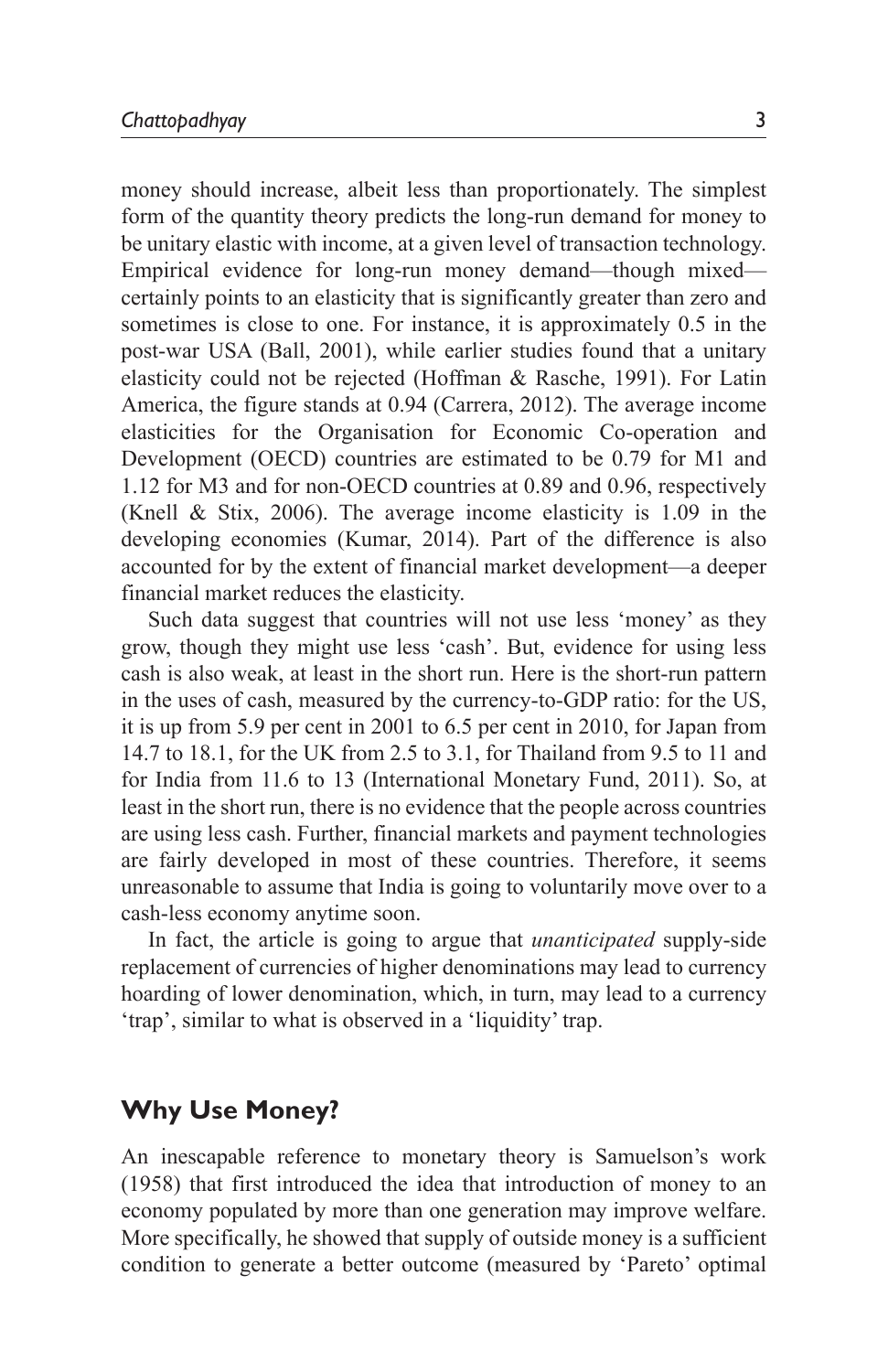distribution of goods) for everyone. But this cannot guarantee the use of money (or demand) in the economy all the time; one requires further conditions that ensure a strictly positive price of money at any date known as monetary equilibrium. A monetary equilibrium is a competitive equilibrium in which the price of money is strictly positive (refer to Bose & Ray, 1993 for more details).

But why one should like to use paper money? Paper money is not 'intrinsically' useful—it does not enter the utility function (together with goods) and hence does not offer direct consumption utility like commodities, nor is it 'redeemable' against goods. An example of intrinsically useful money can be gold—one does derive utility by using them in the form of jewellery. But that is 'commodity' money, not 'paper' money. Money supports transactions in the economy by fulfilling three well-known properties—medium of exchange, store of value and unit of account. Of these, the second one possibly deserves more attention in the current situation. If all transactions of the world were to be settled in a single day—hypothetically—everyone would hold goods in the end but not paper money. Uncertainty prevents such a once-for-all-transaction world to exist (markets are incomplete at each date), and therefore, some transactions always remain open. For paper money to remain useful later, it must be able to store the value of hitherto unsettled transactions. Since paper money is intrinsically useless, people will continue to use money as a medium of transaction so long they *believe* that it will remain useful in future. What conditions are required to support such belief?

In finite horizon models, without money in the utility function, the demand for money in the last period would be zero as no one would like to hold money—there is no future beyond. Since the supply of outside money is still positive, excess supply drives the price of money to zero in the terminal year. Now in the penultimate period, no one would hold money as it will not be accepted in the last period. Knowing this, by backward induction, no one would hold money in each period including the first period. If money does not enter the utility function, with an 'end' date, a monetary equilibrium cannot exist.<sup>1</sup>

One of the ways to guarantee a positive price is to keep future openended—at each date all transactions must not be fully settled. There is another way out though. What if we can bring in an economic agent who has a final demand for paper money? If that 'agent' is ready to hold any amount of paper money whenever excess supply of it shows up, monetary

<sup>&</sup>lt;sup>1</sup> A cash-in-advance constraint (aka 'Clower' constraint) cannot resolve the problem, as, once again, in the last period there would be no *willing* receiver of money.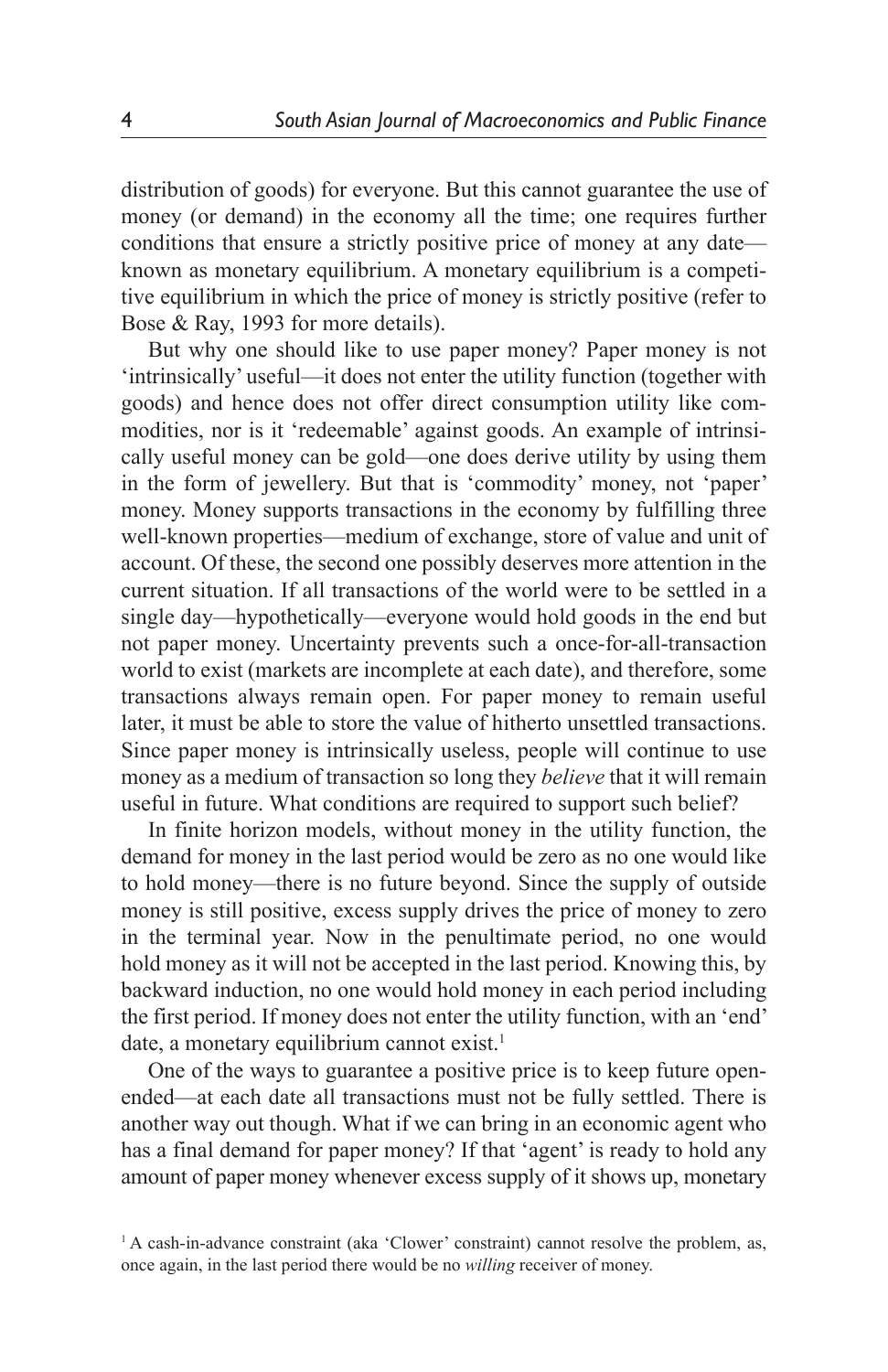equilibrium can still exist even if the future is close-ended. This is where the Central Bank comes into the picture. The agent is the Central Bank and positive final demand implies that paper money is redeemable against 'something'.<sup>2</sup> A Central bank is *obliged* to hold *all* paper money at the end of *all* transactions. This knowledge is comforting to everyone as that instils a belief that an otherwise useless paper money would always command a value.

We do not go to the RBI every now and then to redeem the paper money as transactions are never completed—future is open-ended to us. The moment it is announced that higher denomination notes will go out of circulation very soon, it is immediately understood that *all transactions with those notes have come to an end*—the future is no longer open-ended for those denominations. They become redeemable (up to a certain limit in this case) against lower denomination initially and then against new currency later on. The observed rush is due to two facts—the currency replacement (a new 500-rupee note for an old 500-rupee note) is not immediate and that only 14 per cent or so of the outstanding circulation was in 100-rupee notes pre-demonetization.

Since such replacement is induced by the supply side of money, one is tempted to ask, what could be the effects on demand for paper money (and on overall demand for money)? Do we expect any *permanent* change in the way people hold paper money due to this *temporary* withdrawal in circulation?

# **A Different Variety of Liquidity Trap?**

A liquidity trap—in Keynesian macroeconomics—emerges due to *speculative* demand for money, primarily by the households. When interest rates (or rates of return) are low, market expects (speculates) that it will rise, sooner or later. Since traded (spot) prices of financial securities (say bonds) are inversely related to its yield (rate of return), it is better to buy securities later, otherwise there is a chance of capital loss. Under this condition, if market is supplied with more money, people would just keep on holding them—they will not 'spend' it on bonds. Demand for bond is unaffected and so is its interest rate. Any attempt to create excess

<sup>2</sup>What is that 'something' is difficult to fix. If money were 'inside' money, it could have been goods. But with 'outside' money, the initial supply of and final demand for money do not come from utility maximizing behaviour of the Central Bank—they are just *given*. See Bose (1997) for details.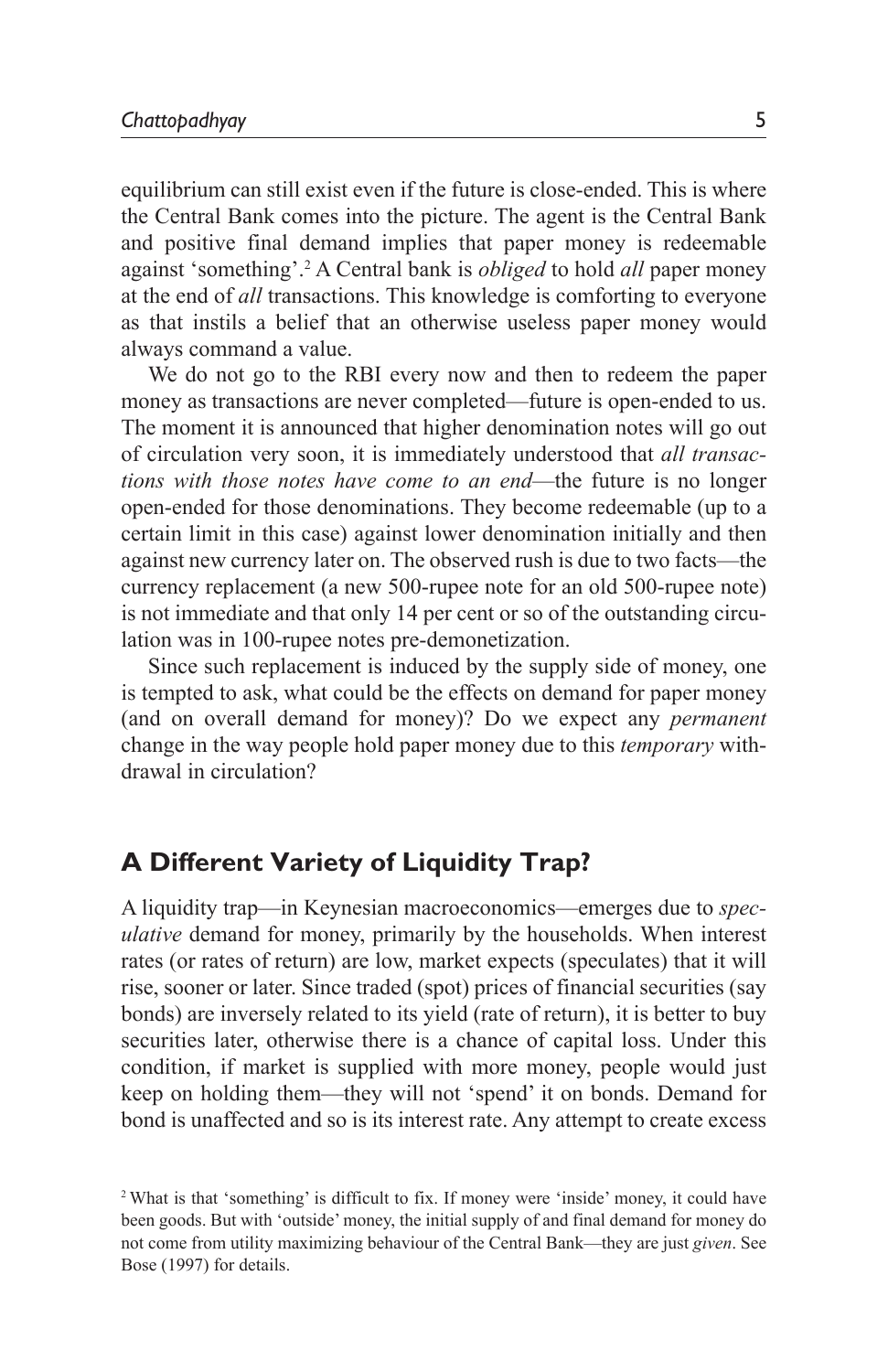supply of money will fail, all money will be 'voluntarily' held—money demand due to speculative motive becomes insatiable. This can be visualized through the text-book apparatus of money market equilibrium. Money demand is highly interest sensitive, which makes the money demand curve flat at the interest rate from where people expect it to rise. When money supply is increased, there will be no effect on the equilibrium interest rate as the demand curve is flat. So the economy gets 'trapped' into a situation where liquidity does not circulate. On the other hand, when market expectation is heterogeneous, excess supply of money induces some people—who speculate bond price to increase in future—to get rid of it by buying bonds, which increases spot price of the bond and reduces the interest rate. This is the usual monetary transmission mechanism. The efficacy of transmission depends on whether excess money induces people to buy bonds.

Closely linked to liquidity trap is the Zero Lower Bound (ZLB) —a phenomenon now observed in the advanced economies.<sup>3</sup> Nominal interest rate on bonds cannot touch zero as their spot price cannot be infinite. At ZLB, a liquidity trap is highly likely as one can only expect interest rate to rise. However, a liquidity trap may emerge at any interest rate, provided market expectation turns homogenous. For instance, imagine that repo rate in India has reduced to 4 per cent. Since such a low rate in India is unprecedented, market is most likely to anticipate a rise in the rate thereafter. So it is possible to get a liquidity trap at *any* positive interest rate, provided expectations turn homogenous.

But currency replacement has nothing to do with the speculative demand—speculation demand views money as an *asset*—it has to do with transaction demand.<sup>4</sup> Imagine that a part of income is to be held in the form of paper money in different denominations—say 100 and 500 to buy consumables. Also assume that it is possible to define a preference over them.<sup>5</sup> One can conceive a convex-to-origin indifference map. There is a liquidity premium attached to five 100-rupee notes over a 500-rupee note—carrying all 500-rupee notes may increase transaction cost. At the same time, households would not like hold all cash in 100 rupee form—that is too cumbersome. So households would like to hold

<sup>3</sup> See Eggertsson and Woodford (2003), Chattopadhyay (2013) and Singh (2014) for optimal monetary policies under liquidity trap and zero lower bound.

<sup>&</sup>lt;sup>4</sup> Let us assume that such unanticipated monetary shock does not change the discount factor or the intertemporal elasticity of substitution in consumption in the usual intertemporal utility maximization.

<sup>&</sup>lt;sup>5</sup> This is not the usual 'Money-in-the-Utility' function.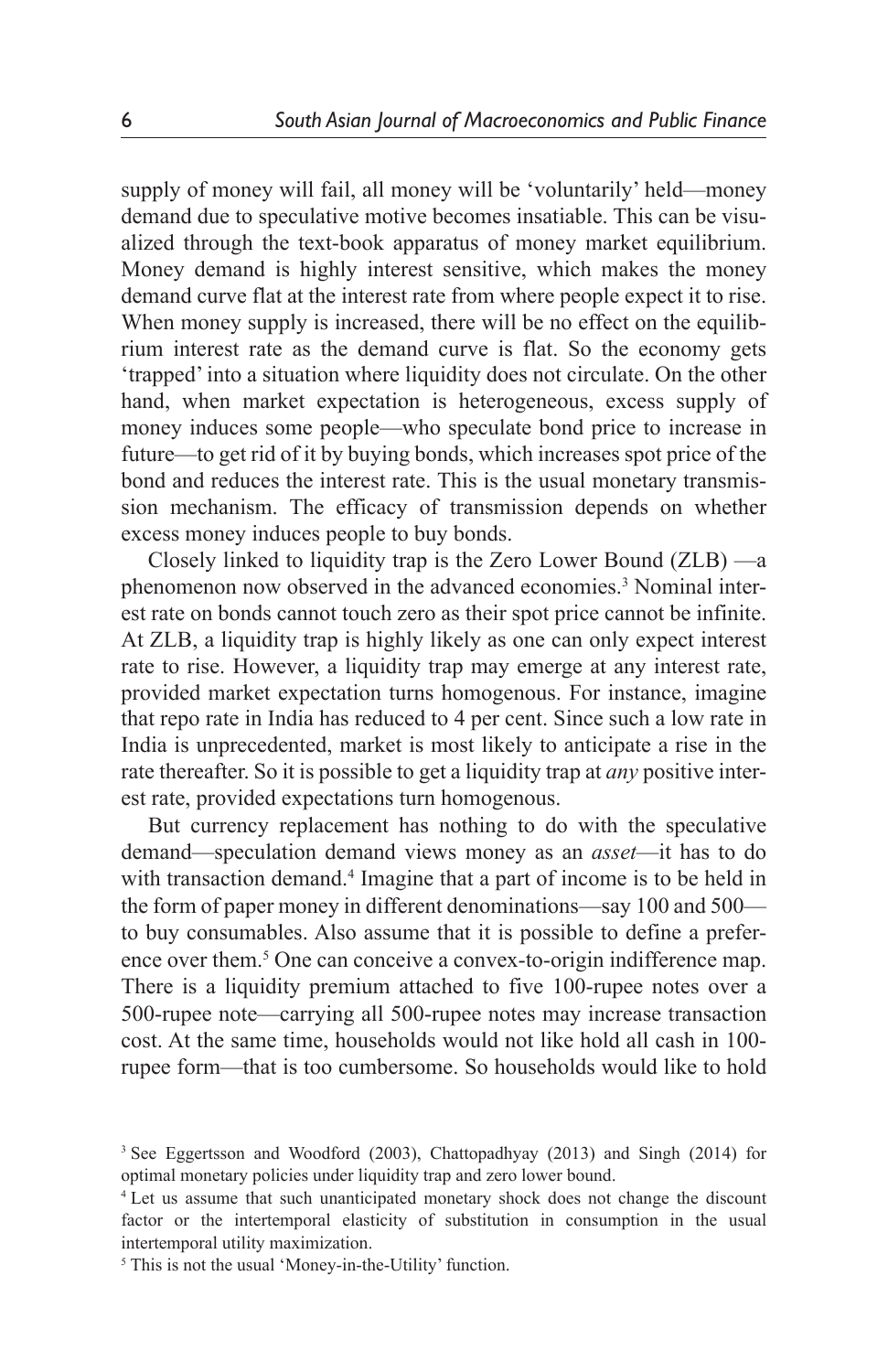a balanced composition of different denominations, giving us a strictly convex-to-origin indifference map.

Now about the budget constraint. Households are price takers, so accept whatever relative price is offered to them from the supply side. For the RBI, the relative price between five 100-rupee notes and a 500 rupee note is unity for transactional purpose. In other words, there are no economies of scale associated with paper money of different denominations. So far as the transaction value is concerned, five 100-rupee notes would 'produce' exactly one 500-rupee note. This is not the case with 'goods'. A 500-g butter sells at a price that is less than five times of 100-g—the cost of production of one 500-g butter is less than that of five 100-g butter; hence there are economies of scale in the production of the butter. If there were private markets for exchanging different denominations, one 500-rupee note would be exchanged for less-than five 100 rupee notes.<sup>6</sup> But there is no 'private production' of notes, there is 'legal' restriction on that (Wallace, 1983)—one cannot produce more than five 100-rupee notes with an input of one 500-rupee note, thereby making a profit. Hence an individual is forced to accept the relative price as unity.

Bringing indifference curve and the budget constraint together gives us 'optimal' holding of denominations. Note that both the denominations are demanded in equilibrium—both of them are 'desirable'. As demand equals supply, proportion in which they are demanded must equal the proportion in which they are supplied.

Now consider the news of withdrawal. All old 500-rupee instantly become 'undesirable'. The indifference map becomes upward sloping (with 500 placed on the *X*-axis) and the budget constraint reduces to a point (it comprises only 100-rupee notes) leading to a corner solution at which only 100-rupee notes are demanded—this is an 'unconstrained' solution. Since so many notes are not available, the relative price of 100 rupee notes must increase against goods. This should stimulate the supply of it and each note should be able to buy more goods now. But currency cannot be manufactured by private players, and since this news is unanticipated, the banking system as a whole within a short period cannot augment the supply.<sup>7</sup> Hence, the RBI must force a 'constrained' solution—a withdrawal limit must be set (a quantity rationing). Also

<sup>6</sup> One can indeed see such a market just outside RBI offices. But, usually, that is for exchanging soiled/torn notes.

<sup>7</sup> We abstract from any private market in which a 500-rupee old note is exchanged for less than five 100-rupee notes.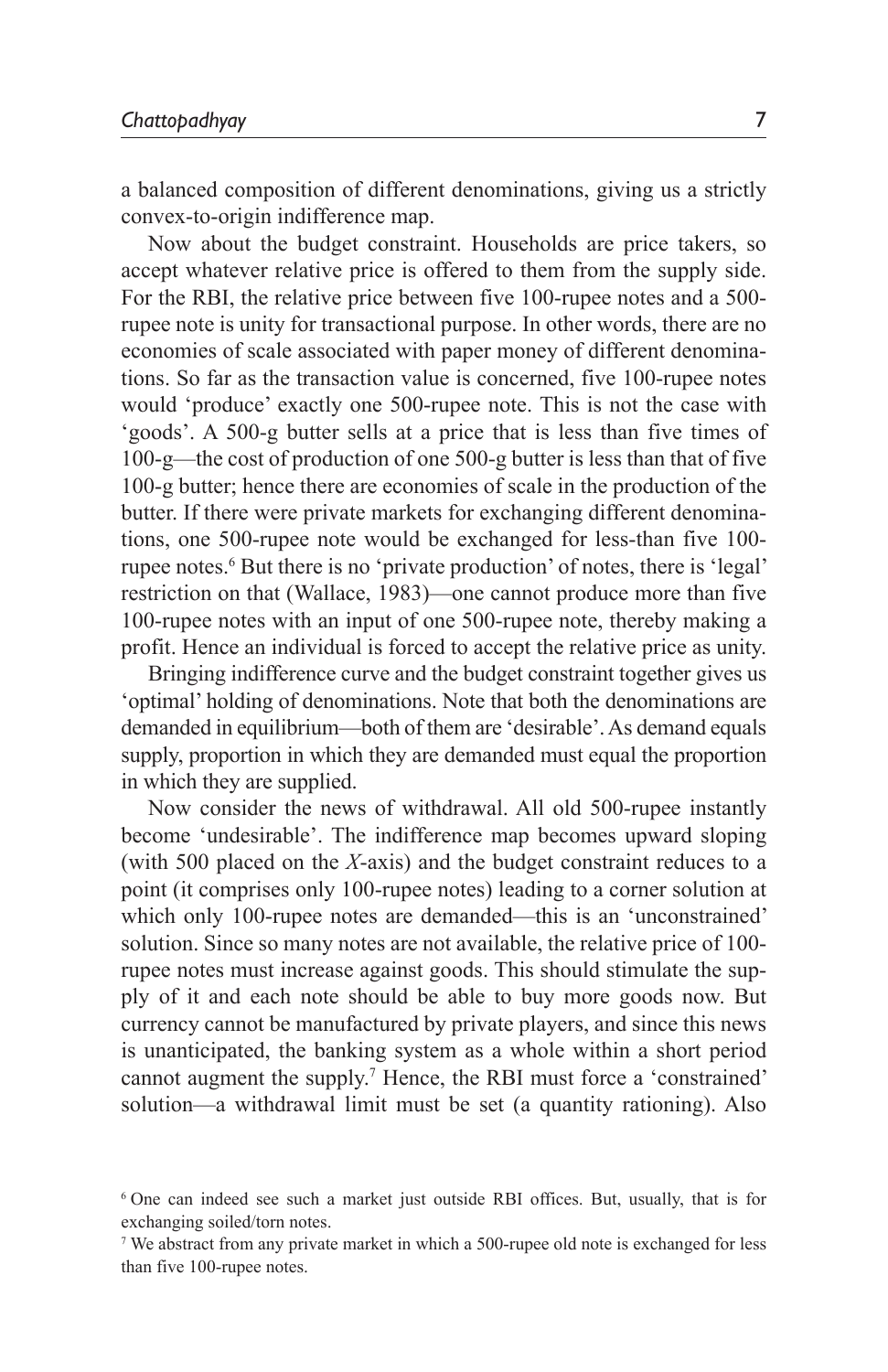note that at a higher relative price of the note, excess demand for the note must show up as excess supply of goods—goods remain unsold.

Consider now the likely effect on the demand for different denominations over time. Such unanticipated withdrawal may lead to a belief that it would be better to *always* hold smaller denomination currencies at the best up to 500-rupee. This belief is reinforced by the fact that since one of the objectives for currency withdrawal is to promote cashless economy, the same amount of cash (in value) will not come back to circulation. Further, uncertainty over when things would normalize may generate an urge to 'hoard' 100-rupee notes increasing the demand for it excessively. This hoarding behaviour (can also be thought of as a sort of precautionary demand) may have several other effects in the *short run*. First, a sharp fall in the aggregate demand is expected as people start saving in the form of currencies. This may have further repercussions on inflation—see next section. Second, households will be reluctant to hold the new 2,000-rupee note because of perceived (high) illiquidity. It may also happen that, to get smaller denominations, people may start settling high-value transactions of worth closer to  $\overline{\xi}3,000, \overline{\xi}5,000$  and so on with 2,000-rupee note, so that they get 100/500-rupee notes in exchange. Transaction values that are multiples of  $\bar{\mathcal{L}}2,000$  are more likely to be settled through electronic mode. So, supermarkets may become intermediaries for both goods and smaller denominations notes.<sup>8</sup>

Finally, demand for smaller denomination due to hoarding might make the demand curve flat—not due to the usual variety of speculation on the future prices of financial securities—due to an anticipation of further increase in the illiquidity of higher denomination notes; in equilibrium no one wants to hold these notes. This anticipation can also be self-fulfilling in nature. The situation can be viewed as a 'small denomination' or a 'small exchange' trap—similar to a liquidity trap but arising due to voluntary cash hoarding (of smaller denominations) to smoothen out future transaction cost. Any attempt on the part of the central bank to mitigate this situation by supplying with more small denomination notes may fail, as all additional supply (or at least a significant portion of it) might be 'voluntarily' hoarded. Under normal circumstances, excess supply of 100-rupee would have generated excess

<sup>8</sup> One can raise a general equilibrium concern here. If this is optimal for *everyone*, then the supermarkets have to become a net seller of 100-rupee notes, which is clearly impossible as they do not manufacture currencies, nor are they designated financial intermediaries.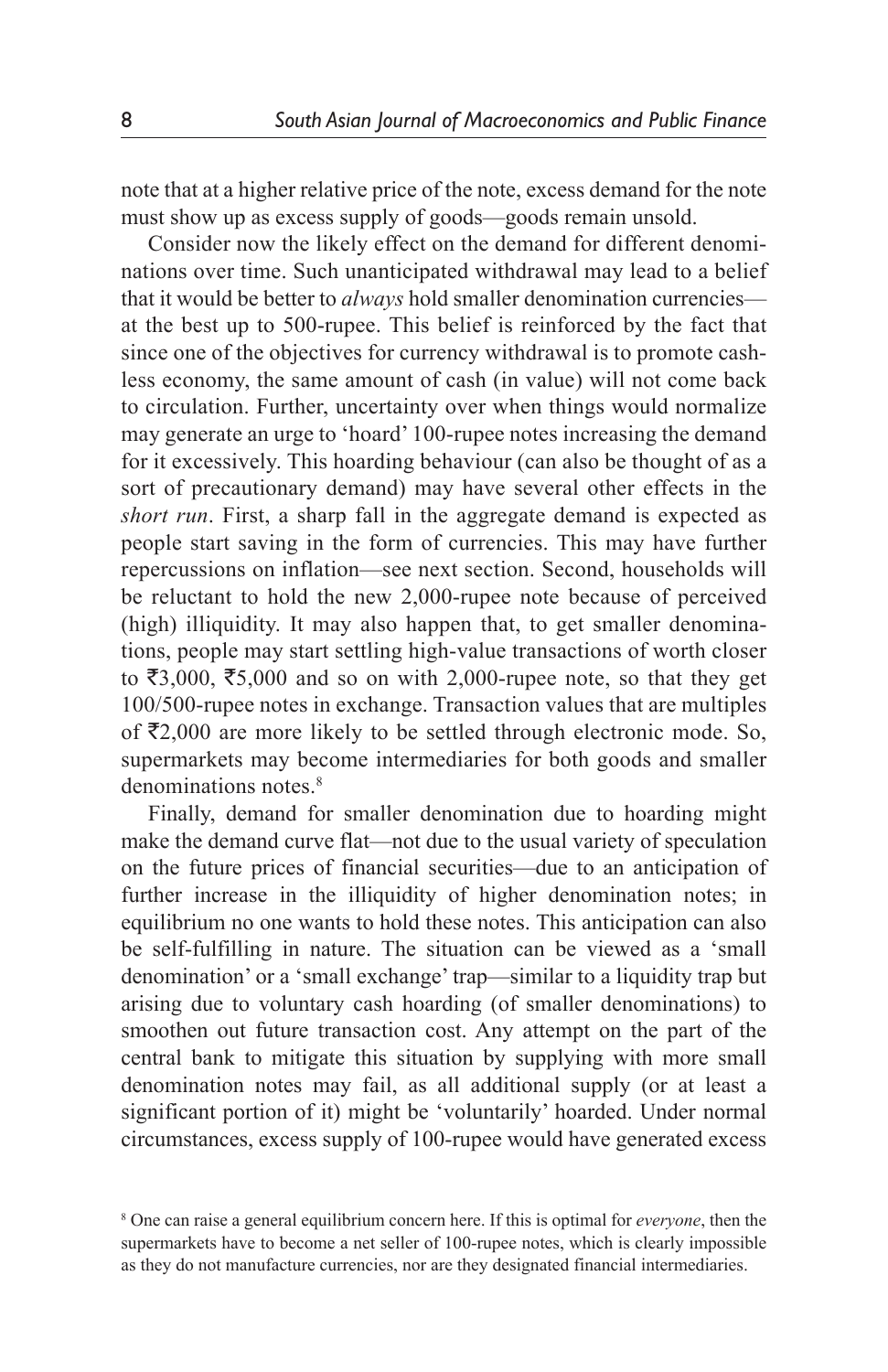demand for higher denominations—carrying too many 100-rupee notes is extremely cumbersome.<sup>9</sup> High elasticity of voluntary hoarding is clearly undesirable and costly—the liabilities of the central bank go up, but the currency does not circulate in the economy. One needs more and more currency to support a given level of income.

The situation might aggravate if people were to believe that highdenomination notes are indeed used to hold black money. If black money is sought to be made defunct this time by unanticipated withdrawal of 1,000-rupee notes, the same can happen with 2,000-rupee notes later. Anticipating this, common people may not like to hold 2,000-rupee note at all. At any subsequent date, hoarding demand for lower denomination notes then increases *permanently*—this is the long-run effect. In fact, one can foresee a possible emergence of multiple equilibria—a portion of the economy uses only small denominations, and the rest uses electronic cash. One benefit of introducing 2,000-rupee notes may be that any unaccounted income is unlikely to be held in these notes—they act as a deterrent to holding black money.

The hoarding demand has to be interpreted carefully. It is *not* an increase in the relative demand for cash, say measured by the currency-to-deposit (C/D) ratio. It is an increase in the demand for *smaller denominations* it is a portfolio decision (induced by the opportunity cost of transaction) amongst several (liquid) medium of exchanges—even though an *actual* and *permanent* fall in the C/D were to be observed due to demonetization. It is not also a fall in the currency-to-demand deposit (C/DD) ratio—it is in effect holding a larger portion of smaller denomination notes in relative terms. A shift towards holding smaller denominations can be viewed as a change in the intrinsic preference. Such shift can be segregated into two parts. Since the largest denomination has doubled post demonetization—and assuming a linear relation—the  $\overline{z}2,000$  note is twice as illiquid as the  $\bar{\mathfrak{z}}1,000$  note. On this account, people would hold relatively more  $\bar{\mathfrak{g}} 100$  notes. This is liquidity effect. Any holding of  $\bar{\mathfrak{g}} 100$ note (in relative terms) over and above this should be treated as the 'hoarding' demand here. If there were three varieties of notes—say  $\bar{\tau}100$ ,  $\bar{\tau}500$ and  $\bar{\mathcal{F}}2,000$ —to exist, then higher hoarding demand is an increase in the 100/500, 100/2000 and 500/2000 ratios in *equilibrium after controlling for the liquidity effect*.

<sup>9</sup> Let us not assume that the excess supply of 100-rupee will be spent directly on goods, as that may destroy the classical dichotomy between the goods and money markets.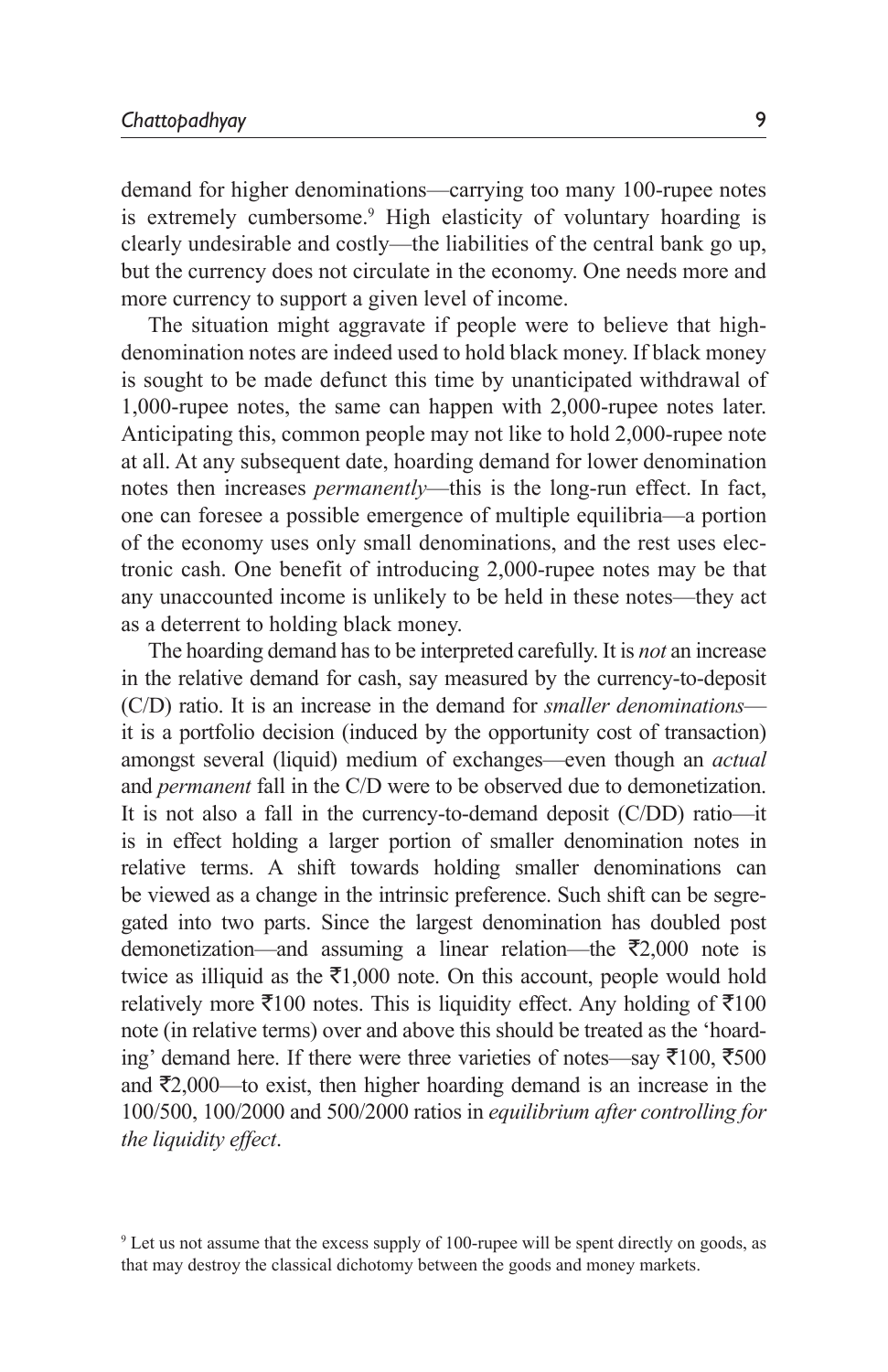# **Behaviour of Currency-holding Trend**

Let us now see the trend in different deposit ratios around demonetization and afterwards. Figure 1 shows long-term behaviour of four ratios— Currency-to-Deposit (C/D), Currency-to-Demand Deposit (C/DD), Currency-to-Time Deposit (C/TD), and Demand Deposit-to-Time Deposit (DD/TD).

Demand deposit can be treated as 'electronic' cash—it can be used for digital transactions. So the C/DD ratio is a decision involving how much to settle in cash against electronic form. The C/D ratio is a portfolio decision induced by the opportunity cost of holding cash in hard and electronic form. As an economy grows over time and accumulates savings, and with financial market liberalization, the *portion* of money that supports transaction should decline in relative terms—that is evident from declining C/D, C/TD and DD/TD ratios. However, interestingly, the C/DD ratio has been high and is rising in recent years—cash holding is high in India.

Figure 2 shows the trend in the C/DD and C/D ratios around demonetization—the shocks to both the ratios are distinct.

Looking at Figures 1 and 2, it seems that the C/D ratio did not go back to its pre-demonetization level (around 0.16) for quite some time. Such a fall may be attributed to three factors. First, due to an already existing declining trend. Second, the volume of digital transactions has picked up



**Figure 1.** Long-term Currency-Holding Trend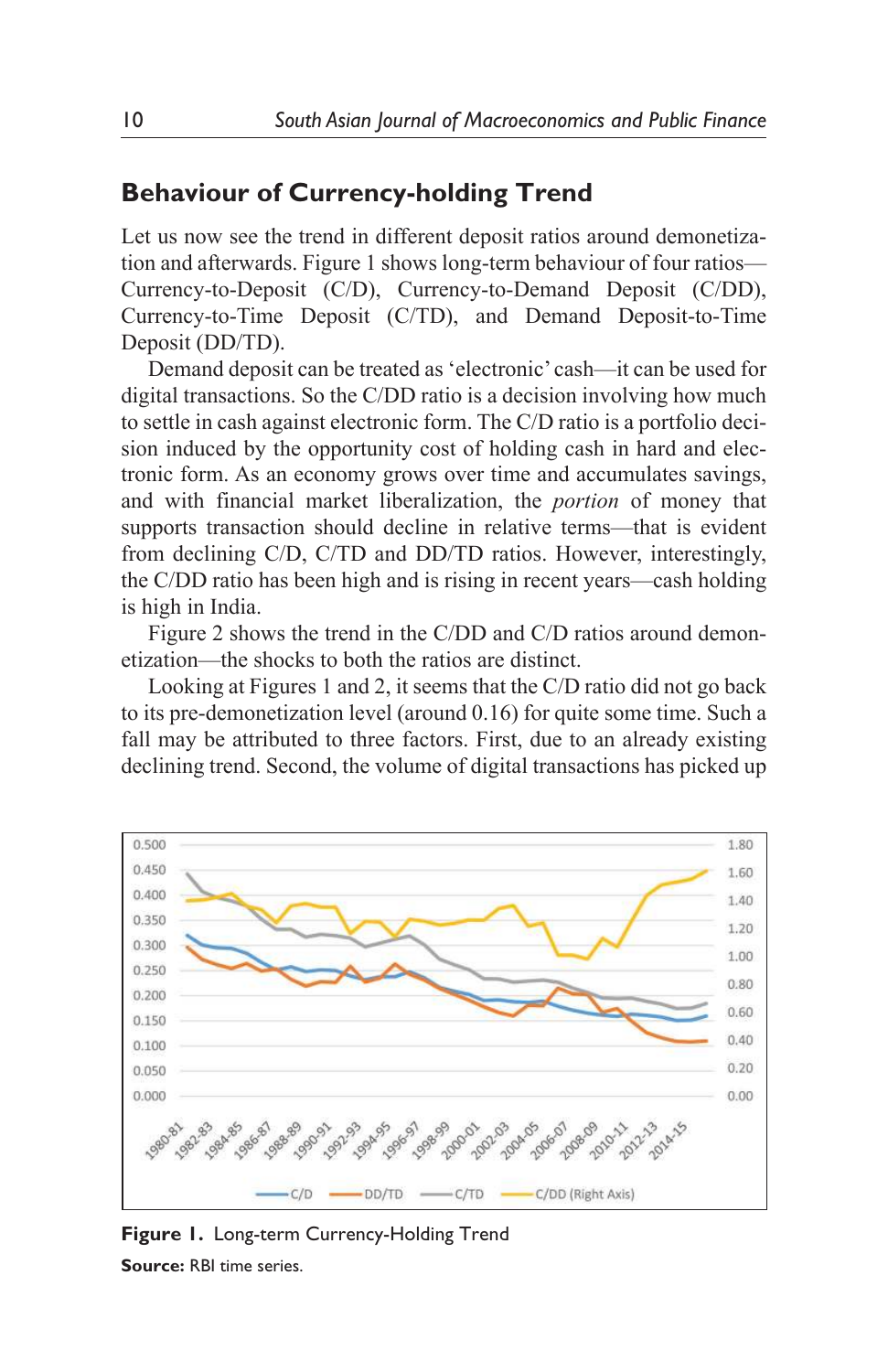

**Figure 2.** Currency-holding Trend around Demonetization (14 October 2016 onwards)

**Source:** RBI weekly statistical supplements.

(Subramanian, 2017, Vol. 2, Chapter 1; *Times of India*, 2017). Third, due to the fact that people who deposited cash did not withdraw—they remained invested in time deposits. This behaviour may be viewed as an optimal one—one would like to optimize on the future transaction cost of depositing savings held in the form of cash.

As argued before, even if the decrease in the C/D ratio (against the trend) is statistically significant, that does not rule out the possibility of hoarding of smaller denominations. For instance, while  $\bar{5}00$  and  $\bar{5}1,000$ notes together comprised about 85 per cent of total currency a year ago (pre-demonetization),  $\overline{5500}$  and  $\overline{52,000}$  notes together make nearly 72 per cent of total currency as on September 2017 (*The Economic Times*, 2017). This shows that there are more 100-rupee currencies in circulation now. However, it would be difficult to uncover hoarding demand until a longer time series data on the proportions of currency note circulating are available.

### **Aggregate Demand and Inflation**

To fix the ideas, let us think of three periods—the brief moment (very short run) between the announcement and the time till which the old notes are accepted (period 1), a short run in which currencies are getting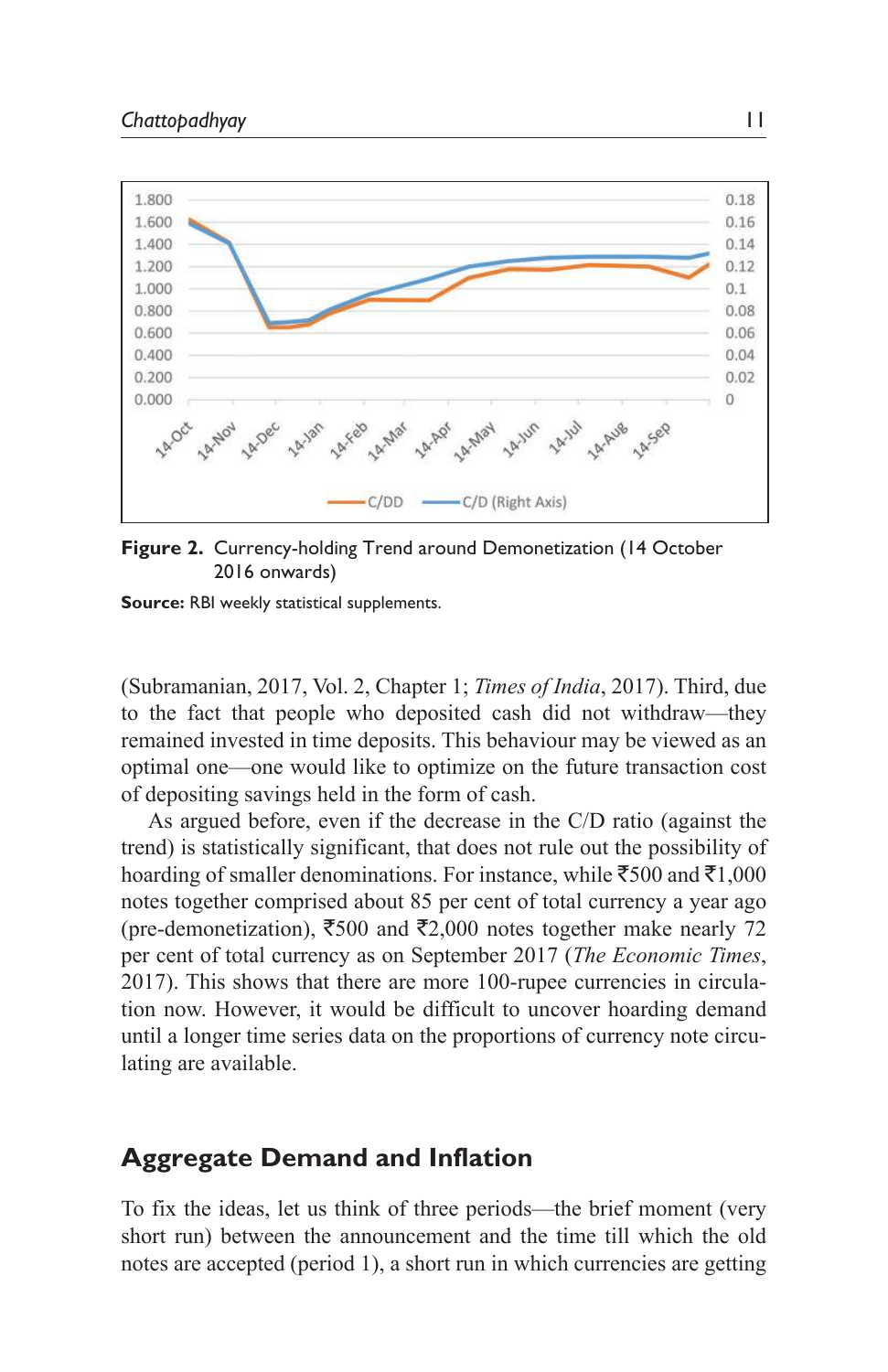replaced (period 2) and a medium run when all currencies have been fully replaced (period 3).

First consider the period 1. The 'locked-up' currencies (black money?) come to circulation suddenly. Though there is no change in the monetary base in this period, due to more circulation there is an *endogenous* increase in the available supply of money in the market. Note also that there is no change in the C/D ratio in this period. In this period, people may like to spend the old notes quickly—on consumables and on real assets like gold. This increases the aggregate demand *temporarily* and hence the price level (or inflation level).

In period 2, however, prices (inflation) are expected to fall as people become thrifty in spending 100-rupee notes. This causes aggregate demand to fall. A factor that determines the magnitude of fall in prices due to a fall in aggregate demand—is the extent to which economic activities are 'organized'. If the organized sector is large, all the suppliers may not be able to reduce prices in the short run as there is menu cost attached to it. So a fall in the aggregate demand shows up primarily as a fall in the equilibrium output (aggregate supply curve is flat). If there is a large unorganized sector, a fall in the aggregate demand shows up partly as a fall in the price level and the rest as a fall in the equilibrium output (aggregate supply curve is upward sloping). With a larger unorganized sector, output fluctuation is expected to be moderated. Further, there is a possibility that rising unemployment in the organized sector (as the output contracts sharply) be mitigated by absorption of labours into the unorganized sector. In the time of recession, existence of unorganized sector might help.<sup>10</sup> However, the intensity of cash uses in the unorganized sector is much more than organized sector. Hence the cash crunch would be felt more in the unorganized sector, and the unemployment will increase in that sector too. The labour absorption channel under normal circumstances—that a rise in the unemployment in the organized sector can somewhat be mitigated by labour absorption in the unorganized sector—also gets blocked. Therefore, overall aggregate demand would definitely reduce.

The fall in aggregate demand in period 2 might somewhat be arrested by falling nominal interest rates. As people are depositing the old

<sup>&</sup>lt;sup>10</sup> It may not be correct to think unorganized sector as contributing to the so-called black economy. Unorganized sector mostly comprises unregistered firms that engage in productive activities, which is a part of the national product. In India, the size of it is no less than 50 per cent of the gross value added.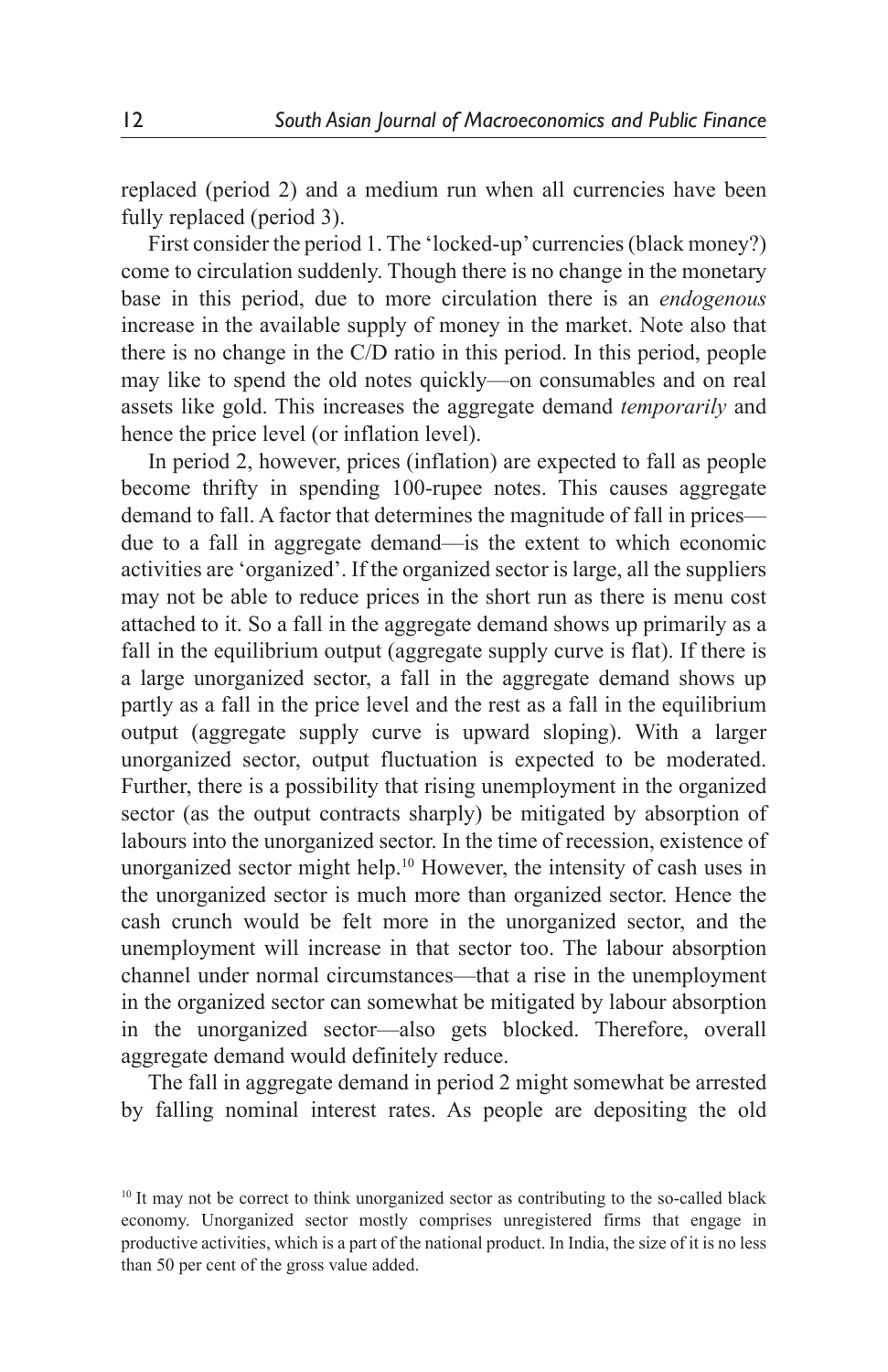

#### **Figure 3.** The Behaviour of Money Multiplier

**Source:** Calculated from RBI's data on 'components of money stock'.





**Source:** RBI time series.

notes into the banks, some  $M_0$  (base/high-powered money) is converted to  $M_1$  (and  $M_3$ ) increasing the money multiplier ( $M_1/M_0$ ,  $M_3/M_0$ ) endogenously. Viewed alternatively, since currency notes are deposited in the banks, the C/D ratio would decrease in this period, increasing the money multiplier (see Figure 3). One should therefore expect a decrease in the nominal policy rate if liquidity is not sucked up by the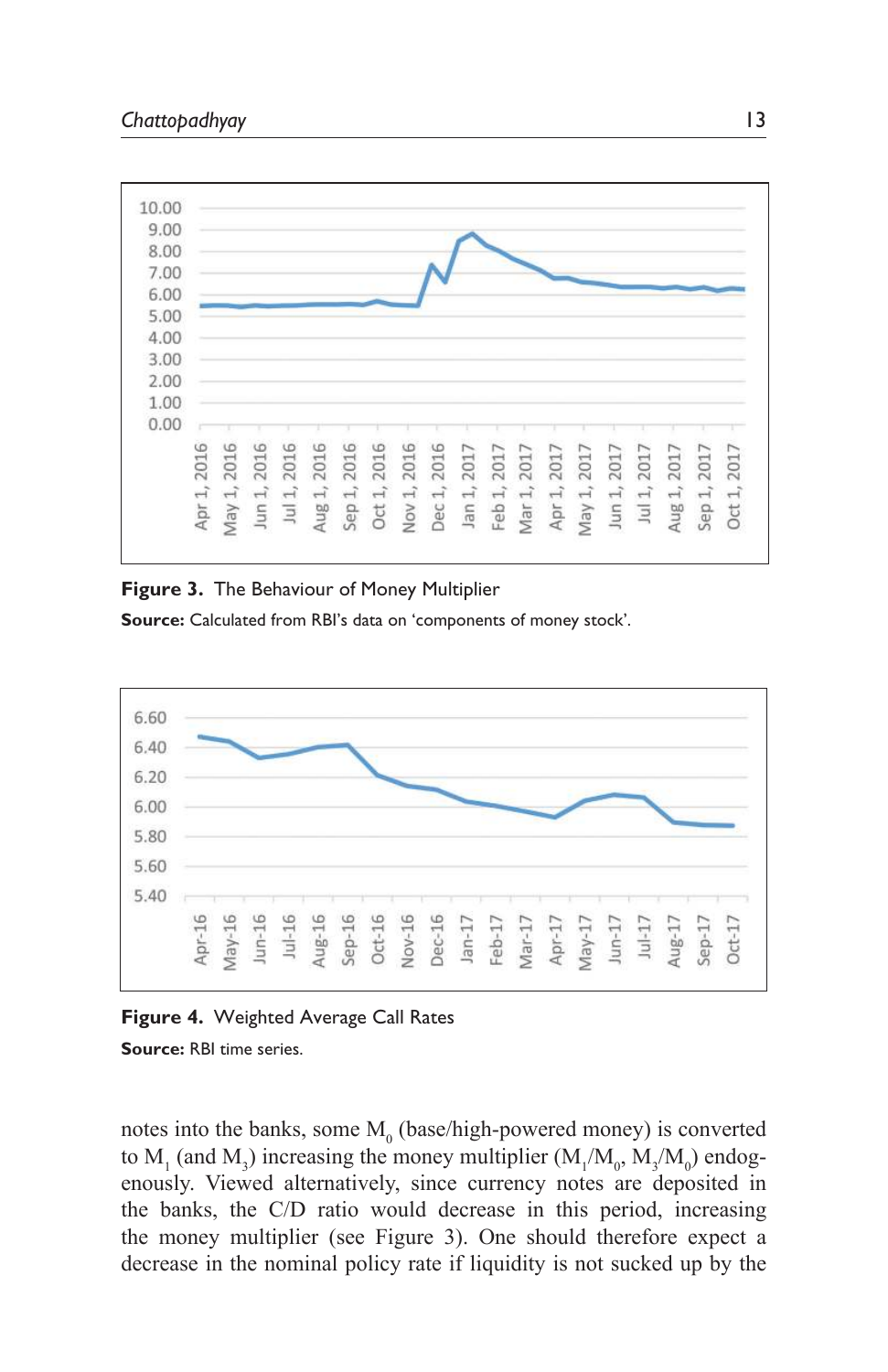



RBI.<sup>11</sup> Notwithstanding a change in the policy rates, a fall in the money market call rates is expected (see Figure 4). The net effect on the overall price (inflation) level would therefore depend on to what extent reduced policy rates are passed onto lending rates by the banking system and, in turn, to what extent reduced lending rates affect expenditures. However, interest 'pass through' is often weak in India and the empirical evidence on the impact of interest rates on investment is not very encouraging. So the net effect is most likely to be a fall in the aggregate demand and hence in the price level in period 2.

However, relaxed liquidity condition and reduced weighted average cost of capital (WACC) did not actually help businesses. Figure 5 shows the Nikkei India Manufacturing Purchasing Managers' Index (PMI). PMI is derived from a survey of 500 manufacturing companies. The index is based on five individual indices with the following weights: new orders (30%), output (25%), employment (20%), suppliers' delivery times (15%) and stock of items purchased (10%). A PMI above (below) 50 indicates an expansion (contraction) of the manufacturing sector compared to the previous month. It is amply clear that there is a sharp contraction in manufacturing activity after demonetization (and another around implementation of GST).

In terms of investments, new investment proposals worth  $\bar{\tau}$ 1.25 trillion were observed during the quarter ended December 2016. This was

<sup>11</sup> Note that, a larger money multiplier results in larger money supply only under fullemployment in the economy, that is, when commercials banks are fully loaned up.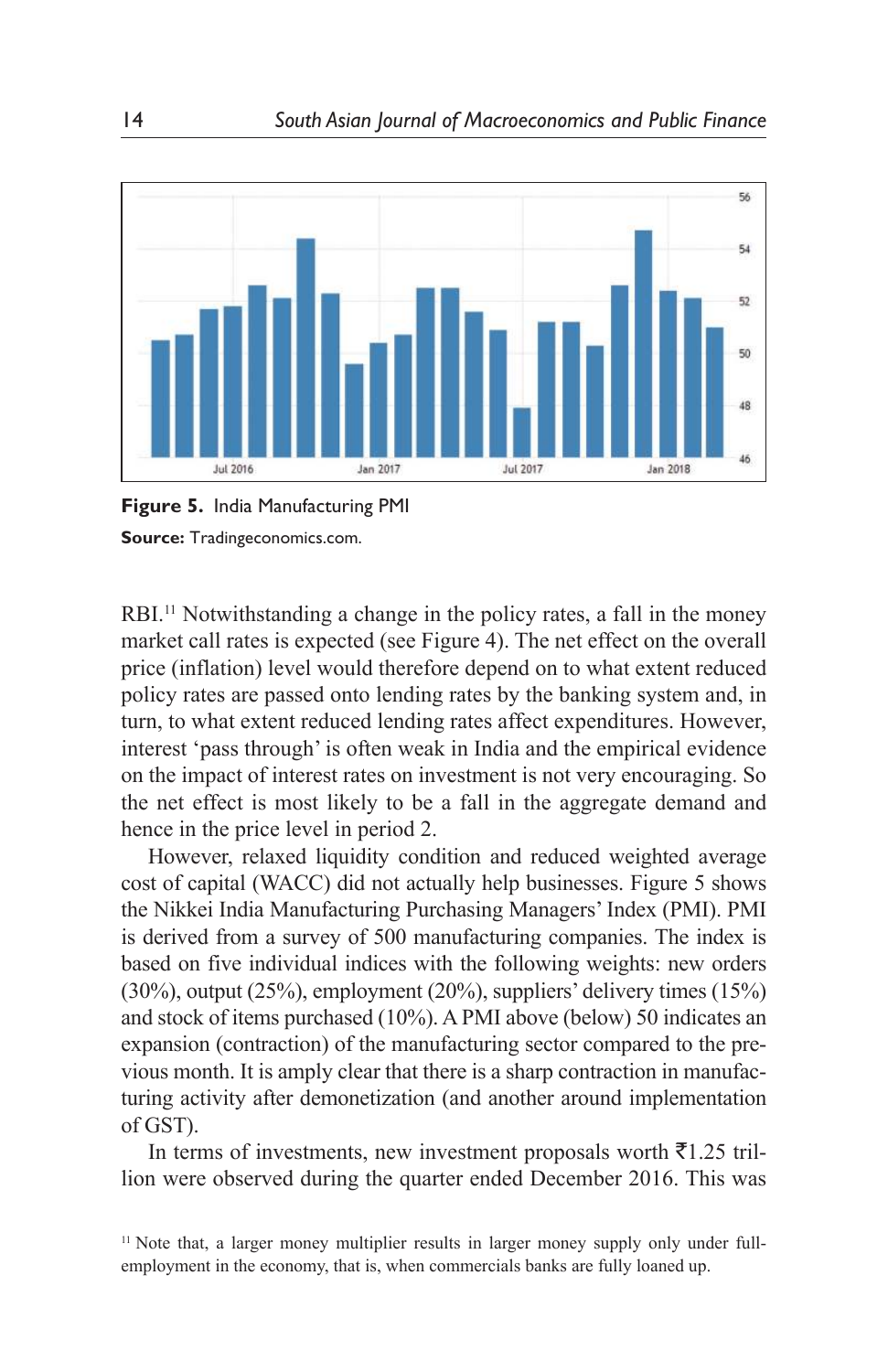low compared to the average  $\bar{\mathcal{F}}$ 2.36 trillion worth of new investments seen per quarter in the preceding nine quarters (Centre for Monitoring Indian Economy (CMIE)). CMIE's data suggest that 227 new investment proposals worth  $\overline{8}818$  billion were announced during demonetization-quarter till 8 November. In comparison, only 177 investment proposals worth  $\overline{5}437$ billion were made between 9 November and 31 December 2016. Further, new investments worth  $\bar{\tau}$ 20.97 billion were announced, on an average, per day during the 39 pre-demonetization days from 1 October through 8 November. This average dropped sharply by 61 per cent to  $\bar{z}8.24$  billion during the 53 post-demonetization days. The number of projects announced per day dropped from 6 to 3 by a similar comparison. Hence, on both counts, falling WACC and easing liquidity seemed to have failed to boost the manufacturing sector's output and investments.<sup>12</sup>

Now about the period 3. If the level of aggregate demand (or rate of growth in nominal demand) decreases leading to a downward shift in the price trend, then actual, as well as, expected inflation would decrease. From the standard Fisher equation—nominal interest rate = real interest rate + expected inflation—the nominal rate is expected to decrease. From the money market equilibrium, the overall price level *P* is written as  $P = M/L (r + \pi^e, Y)$ . The *r* value is determined from saving–investment equality along with fixed output (under full-employment). Now a permanent fall in the aggregate demand, given the level of potential output, decreases the real interest rate *r*. The combined effect of these would be to increase the money demand, demand being inversely related to the nominal rate. Post-demonetization, *M* decreases (for an appropriate definition of *M*, see next section) and the denominator increases, and the fall in *P* will be more than the fall in *M*—there is a sharp fall in *P*. This may have a destabilizing effect on expectations. To avoid such a sharp fall, the standard prescription is that the Central Bank should increase money supply suddenly (for details, refer to Romer, 2012, Chapter 11).

A lower inflation over time should be of help to the RBI for inflation targeting. Pre-demonetization, the RBI was well within the pre-announced

<sup>&</sup>lt;sup>12</sup> There may be some longer term effect of lower interest rate hidden in the form of what is known as bank balance sheet channel in monetary policy. Cross-country evidence indicates that monetary transmission is greatly hindered if bank balance sheets are weak in that they do not have much loss-absorption capacity to deal squarely with their problem loans. When liquidity is abundant and interest rates are low, there might be ever-greening of bad loans along with fresh lending to distressed firms at lower rates that increases defaults down and non-performing assets down the road. To assess this, one, of course, would require longer time series data.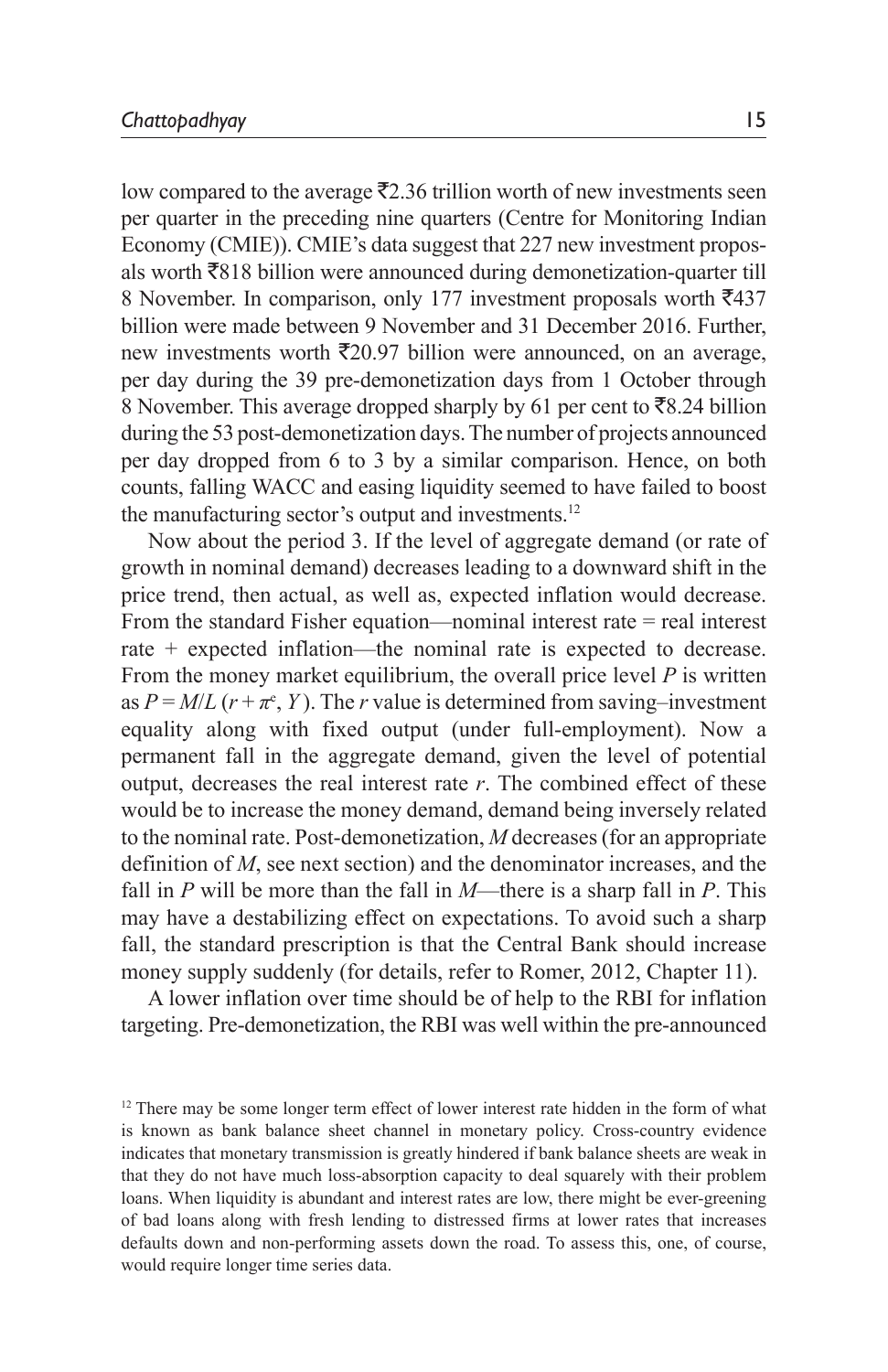range (on the glide path). For the money supply growth rate to be consistent with a different inflation path, the RBI may need to recalibrate the monetary base—see section 'On RBI's Credibility'.

# **A Simple IS-LM Model with Flexible Price**

While thinking of the problem in an aggregative model, there are two immediate choices—the Keynesian (of IS-LM variety) and the quantity theory. At the outset, IS-LM seems to be a better fit as the analysis is predominantly a short-run one. And a short run is about the extent of price flexibility. Any analysis in monetary theory and policy is now overwhelmingly tilted towards staggered price setting of Calvo variety. This means that the aggregate price level is not fully flexible, which fails to satisfy the requirement of full price flexibility in the quantity theory. Further, the quantity theory cannot handle well the interconnections between markets—goods and money markets—so it is difficult to trace the effects of money on output.

There is one issue with IS-LM though—that it is not suitable for analysis of inflation, one needs an IS-LM-AS framework. However, we try to address that by bringing in expected inflation through the nominal interest rate that features in the LM curve, and by making price level (incompletely) flexible within a two-sector model, by incorporating an informal/unorganized sector to the formal/organized sector. To preserve the essence of staggered price setting at the aggregate level, we assume that the formal sector is a 'fix' price system in the short run, but becomes variable in the medium run. On the other hand, the informal sector is a 'flex' price system. The aggregate price level is an index of sectoral prices with weights determined by the respective contribution to GDP. Such a 'fix-price-flex-price' system can also be viewed as an optimal decision—the formal firms do not find it optimal to revise prices at all in the short run and the informal firms always find it optimal to revise the price in the same period. The degree of overall price flexibility then depends on the weight of informal sector's output in GDP—which is around 44 per cent in India.

There are several ways through which formal and informal sectors could be connected. First—and the obvious—is from the demand side; formal and informal goods are substitutes in households' utility. From the supply side, many formal firms outsource a part of the production to informal firms (Beladi, Dutta, & Kar, 2016; Ramaswamy, 1999). When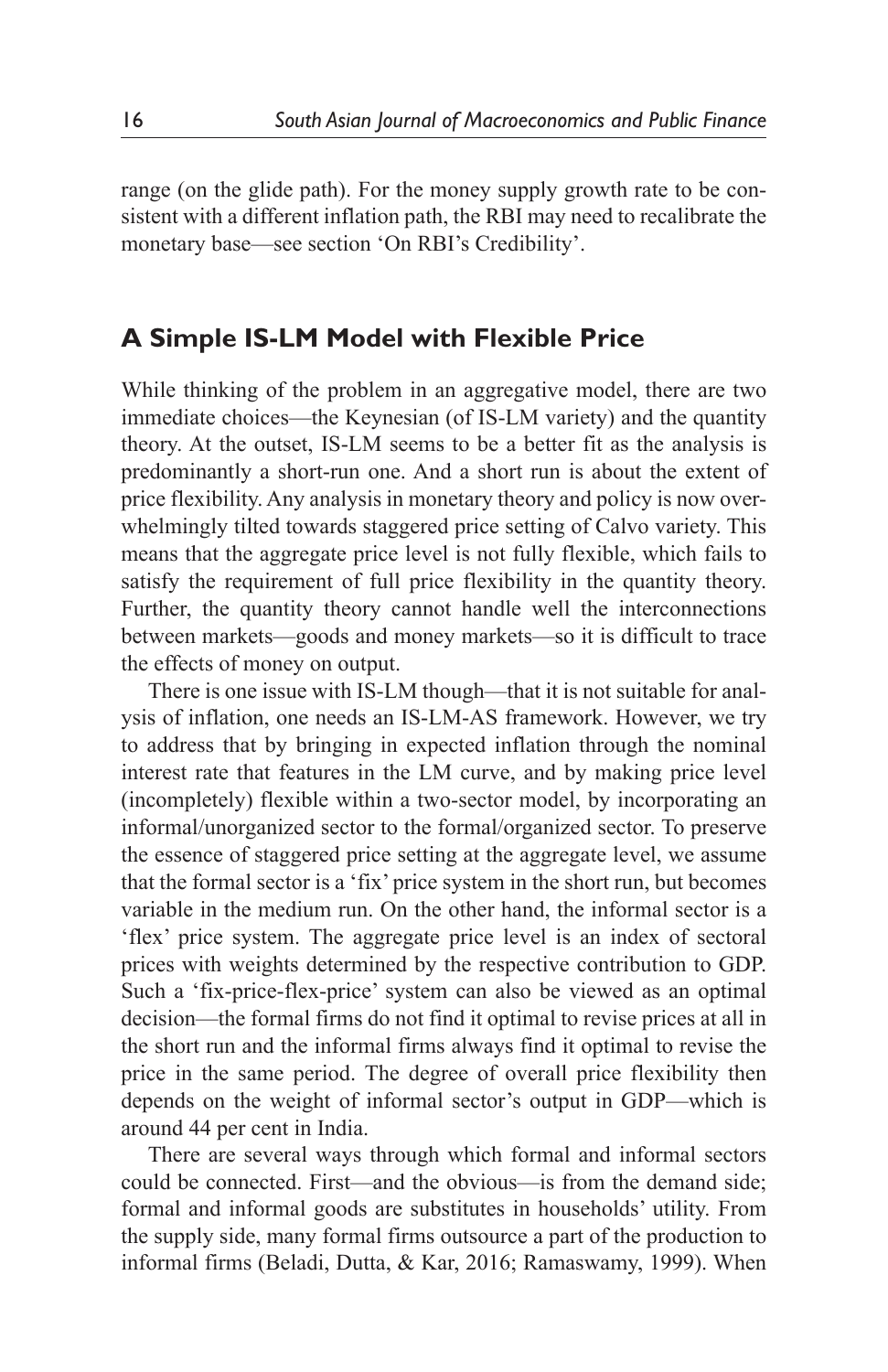demand for formal goods decline it will have cascading effect on informal output. Further, informal sector's output is often an intermediate input to the formal sector. This output is likely to suffer as informal firms mostly use cash for settling all types of transaction—be it payment to the workers, or working capital requirement. All such effects would lower employments, aggregate wage payments (assuming nominal wages to be sufficiently rigid downwards) and aggregate demand.

The standard formulation of IS curve does not involve money or 'cash'. But, if the shortage of cash is considered as an adverse shock to demand, in effect we are assuming that there is a liquidity constraint. So a change in the circulation of currency would affect IS and LM curves *simultaneously*. However, we will not consider the 'real balance' effect (*a la* Patinkin) that captures the effect of variable price (via a change in the real money balances) on aggregate demand.

The other concern is with an appropriate definition of 'money' to be used for the LM curve. Though in contemporary monetary policy a central bank does not target the level (or the growth rate) of money supply, still, for the LM curve should one use 'M3' or 'H'? In the standard Keynesian money market, 'money' is an asset does not bear interest. However, M3 has time deposits which clearly is an interest bearing security. Further, it is well known that a central bank can control 'H' but not 'M3' because of instability/unpredictability of the money multiplier. Therefore, for money to be really 'exogenous' as well as non-interest bearing in LM formulation, the appropriate definition of money should be 'H'.<sup>13</sup> If people voluntarily deposit currency (i.e., reduce currency demand for each rupee of deposit held), there would be no change in 'M3' (Cu + Deposits), but 'H' (Cu + Reserves) would reduce due to fractional reserve system. This would increase money multiplier (M3/H) in a predictable way. Hence, a change in the C/D ratio does not change 'M3' but 'H' reduces. So when the measure of money supply is 'M3', there would be no shift in the LM curve, but if it is 'H' then LM would shift left/up.

The instability of the money multiplier can be more pronounced in case of a monetary shock due to demonetization. Table 1 brings this out sharply. With demonetization, currency with public in RBI's book reduces to the extent of defunct currencies immediately, but people are yet to deposit all such defunct currencies. Hence, one-for-one change between currency and deposits does not happen, yet 'H' reduces sharply

<sup>&</sup>lt;sup>13</sup> For a detailed discussion on this issue, see Romer (2010).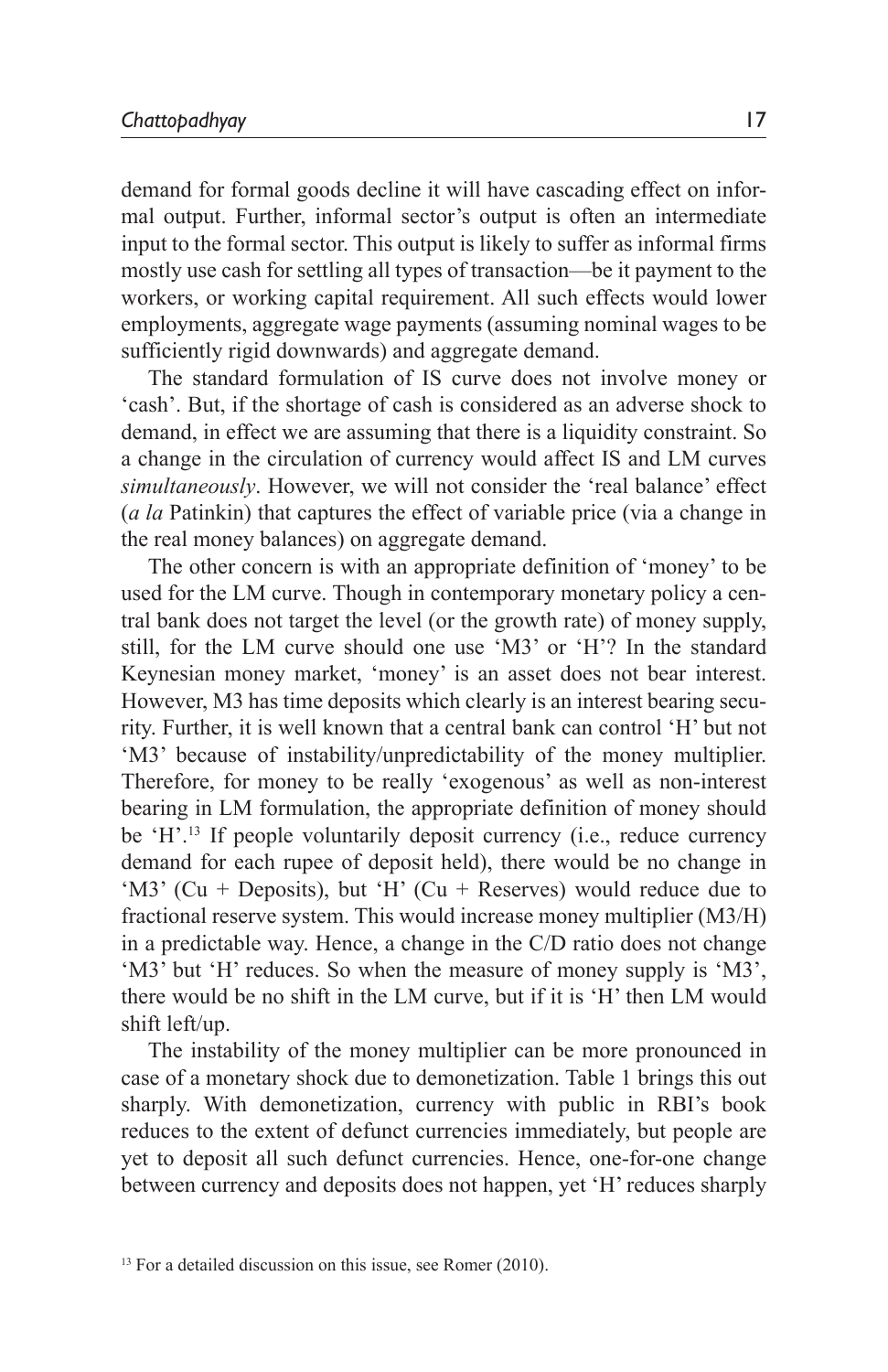|                                      |          | Change       |           |          |          |
|--------------------------------------|----------|--------------|-----------|----------|----------|
|                                      | Nov. 11  | Nov. 25      | $(2-1)$   | Dec. 9   | $(3-2)$  |
|                                      | ı        | $\mathbf{2}$ |           | 3        |          |
| M <sub>3</sub>                       | 1.23.768 | 1.21.759     | $-2.009$  | 1.21.199 | $-560$   |
| Currency with the<br>Public          | 15.262   | 9.119        | $-6, 143$ | 7.810    | $-1,310$ |
| <b>Demand Deposits</b><br>with Banks | 10,772   | 11.951       | 1.180     | 11.974   | 22       |
| Time Deposits with<br><b>Banks</b>   | 97.531   | 1.00.537     | 3.007     | 1.01.262 | 724      |
| Reserve Money (H)                    | 22,493   | 16.490       | $-6.003$  | 18.392   | 1.902    |
| Money Multiplier<br>(M3/H)           | 5.50     | 7.38         |           | 6.59     |          |

|  |  |  |  |  | Table 1. Money Stocks after Demonetization (in ₹billion) |  |  |  |
|--|--|--|--|--|----------------------------------------------------------|--|--|--|
|--|--|--|--|--|----------------------------------------------------------|--|--|--|

**Source:** RBI, weekly statistical supplements.

(reserves also do not go up that much since all the currencies with public is not converted to deposits). Note also that the behaviour of 'M3' is much smoother than 'H'. This would cause money multiplier to increase sharply, and in an unpredictable way—see Table 1. Under such situation, if RBI were to maintain a targeted level of M3 (or to smooth out variations in M3), the best way to do it is to manipulate 'H'.<sup>14</sup> Hence, the most appropriate measure for 'M' for the LM curve should be the stock of 'H'. With this definition, the LM curve would shift to left sharply.

### *IS-LM During Demonetization*

Figure 6 shows shifts in the IS and the LM curves after demonetization, till the time all the currencies are replaced or till 'H' is fully restored. Actually, the central bank works with the *growth* rate of money supply rather than the stock of it. Change in money supply means change in the growth rate of it. In the short run, though, one may work with the stock of money supply. In this period, aggregate demand decreases, and since price is somewhat flexible due to the presence of informal sector, the

<sup>&</sup>lt;sup>14</sup> This has been the essence of 'quantitative easing' during great recession—see Dornbusch, Fischer, and Startz (2011; Figure 11.5).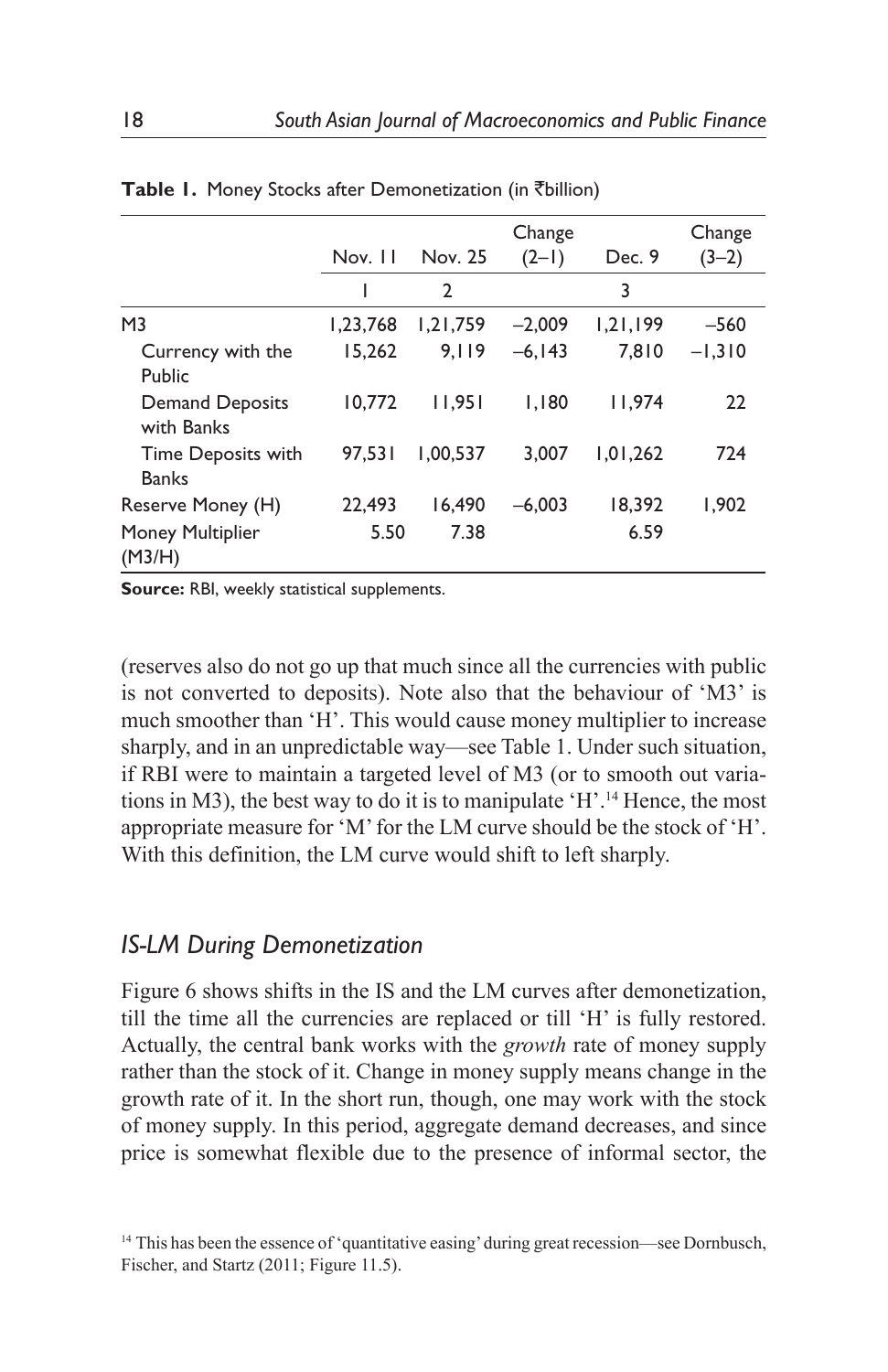

**Figure 6.** GDP and Interest Rate after Demonetization **Source:** Author's own.

leftward shift in the LM would be less than the standard Keynesian case of absolute price rigidity in the short run. However, the price level is not fully flexible either due to the presence of a formal sector, so the LM would still remain shifted. The level of equilibrium GDP decreases, but the effect on the interest rate is ambiguous—it may increase or decrease depending on the extent of price flexibility. This period does not capture the effect of variable prices on inflation expectation. Note that, with an informal sector, the adverse effect on the GDP is *moderated*.

# *IS-LM After Full Adjustment in Money Supply*

Now consider the time period in which 'H' has already been fully restored. We consider two possibilities, one in which IS is back to pre-shock position, and in other, it is not due to a permanent fall in demand in the informal sector. Can there be permanent effects on the economy in both the cases? There can be one through price expectation channel. Assume that people revise their inflation expectation *after observing* the movement in the *actual* price level. A lower price level post-demonetization reduces inflation expectation, and such expectation may further be reinforced by the fact that there seems to be a permanent decrease in the level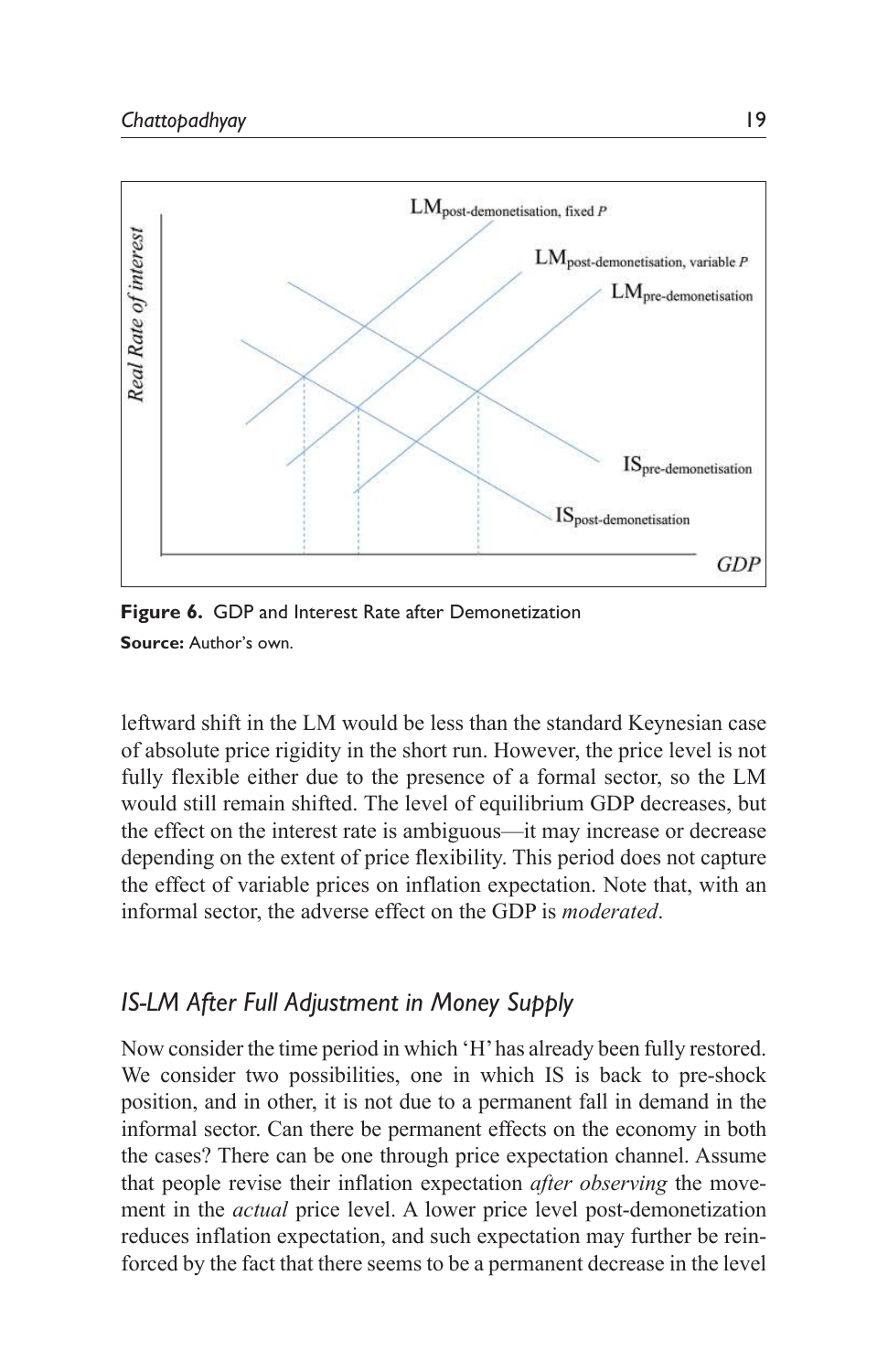of actual inflation in India recently (Subramanian, 2017, Vol. 2, p. 6). From the money market equilibrium condition  $M/P = L (r + \pi^e, Y)$ , with lower  $\pi$ <sup>e</sup>, money demand increases at given levels of  $(r, Y)$ . Since '*P*' is the actual price level that has already adjusted, a lower money-demand would shift LM left/up.

Now, there are two sub-cases for each position of the IS curve. First, there is no change in the inflation expectation and in actual inflation, and the second, inflation expectation and therefore the actual level of inflation is permanently down. These are shown in Figure 7. There is a distinct difference in the price path in both cases. Irrespective of the effect on  $\pi$ <sup>e</sup>, the price path is *permanently* shifted down at all future dates, and with lower  $\pi$ <sup>e</sup>, it is even lower than with the same  $\pi$ <sup>e</sup>. It is clear that, with lower  $\pi$ <sup>e</sup>, expected inflation needs to be *raised* to get back to the pre-demonetization price-path.

For easy exposition, we look separately at the following cases.

**A1.** IS is fully back, with same  $\pi^e$ **A2.** IS is fully back, with lower  $\pi$ <sup>e</sup> **B1.** IS is not fully offset, with same  $\pi$ <sup>e</sup> **B2.** IS is not fully offset, with lower  $\pi$ <sup>e</sup>

A permanent fall in the aggregate demand is a distinct possibility (cases B1 and B2). As noted in the Economic Survey (Subramanian, 2017,



**Figure 7.** Price Path with Different Inflation Expectations **Source:** Author's own.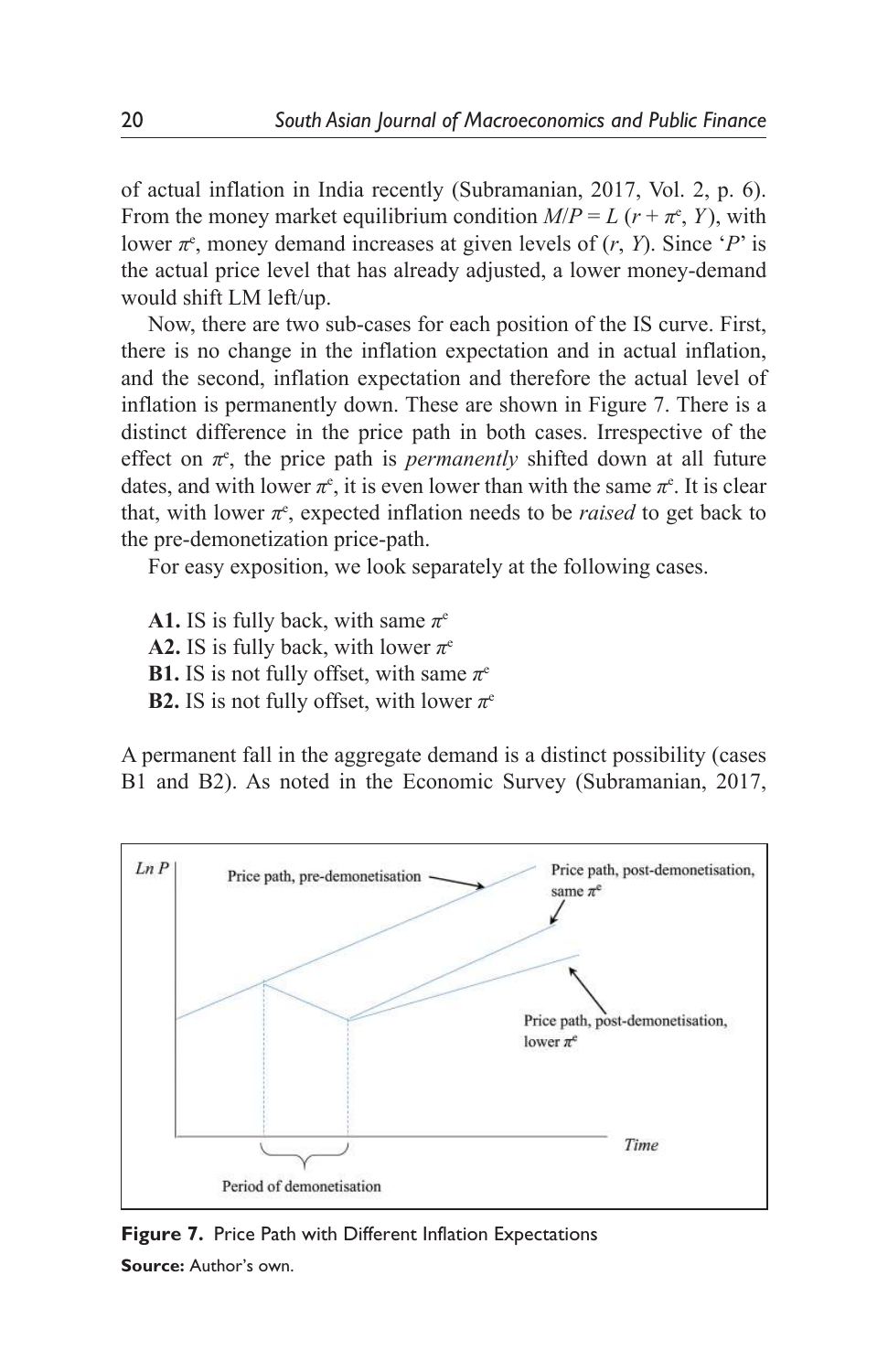

**Figure 8.** Index of Industrial Production, Consumer Durables (2004–2005 = 100) **Source:** Calculated from Economic and Political Weekly Research Foundation Time Series database.

Vol. 2, Chapter 1, Figure 23), two-wheeler sales can be treated as a proxy for demand generated from the informal sector and the demand has not returned to September 2016 trend. Another proxy can be index of industrial production (IIP), consumer durable—which shows (Figure 8) that the simple average has declined post-demonetization.

**A1.** When looking at longer term effects, one should work with *growth* rates in money supply rather than with the *level* of money supply. In reality also the stock of money is never constant, it actually grows over time at a particular rate to meet an interest rate/inflation target. So a constant real balance means growth rate of 'H' = growth rate of 'P'. The real balances change only when growth rates are not equal. When RBI restores 'H', it is to be interpreted as restoring the growth rate of 'H' in the medium run to the pre-shock level. A constant level of real balances pre-demonetization implies growth rate of 'H' = growth rate of 'P'  $\left(\frac{1}{P}\frac{dP}{dt}\right)$ . Since  $\pi^e$  and  $\pi$ remain the same (and so the growth rate of 'P') and the growth rate of 'H' is fully restored, real balances would come back to its pre-shock level. Therefore, the level of GDP and real interest rate would be restored fully. Only difference would be in terms of the price *level*—it would be lower at all future dates. Further, since the actual level of inflation does not change, RBI would not miss intermediate targets of inflation.

**A2.** Since the growth rate of 'H' exceeds that of 'P', the final position of the LM would be to the right of what it is in case A1. So the level of GDP would increase, with a decrease in the interest rate.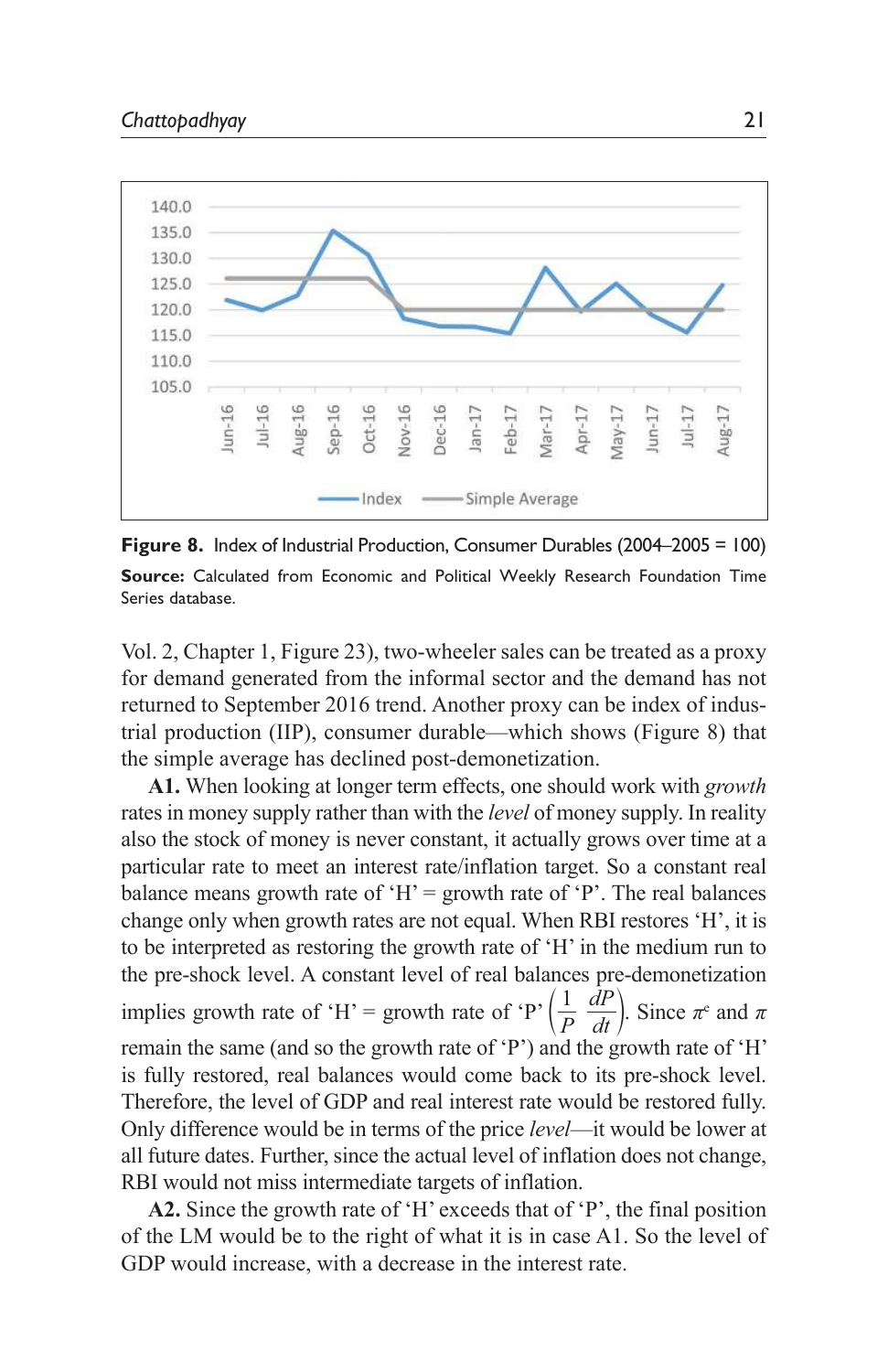In this case, if RBI wanted to get back to the pre-demonetization level of actual inflation, it may need to increase money supply, and rather rapidly (ideally in one shot). However, price is never fully flexible in the short run, so the LM may shift to right during the period in which money supply growth rate gets adjusted to a higher level—and that would cause GDP to increase further (which may be undesirable as RBI also tries to stabilize the GDP) albeit temporarily. It is also amply clear that, to get back to original price path (i.e., a case of price level targeting), money supply needs to increase more sharply.

**B1.** Comparing with case A1, there would be a reduction in the level of GDP and interest rate.

**B2.** Comparing with case A2, the effect on the level of GDP is ambiguous—it depends on the relative strength of inflation expectation channel and the extent to which aggregate demand reduces permanently.

Therefore our analysis suggests that the effect on the GDP in the medium run (by when money supply growth rate is fully adjusted for by the RBI) can be ambiguous once the effect of inflation expectation is incorporated into the standard IS-LM model. Effects of demonetization can be deep, but at the same time, the recovery can also be faster under an inflation targeting regime.

Empirically, the GDP growth rate (quarterly) declined sharply after demonetization and as evident from Figures 9 and 10, and it took a long time to recover. So from data it seems that the demand did not return to its pre-demonetization level with no change in inflation expectations (case B1 discussed earlier).



**Figure 9.** Quarterly GDP Growth Rates **Source:** Tradingeconomics.com.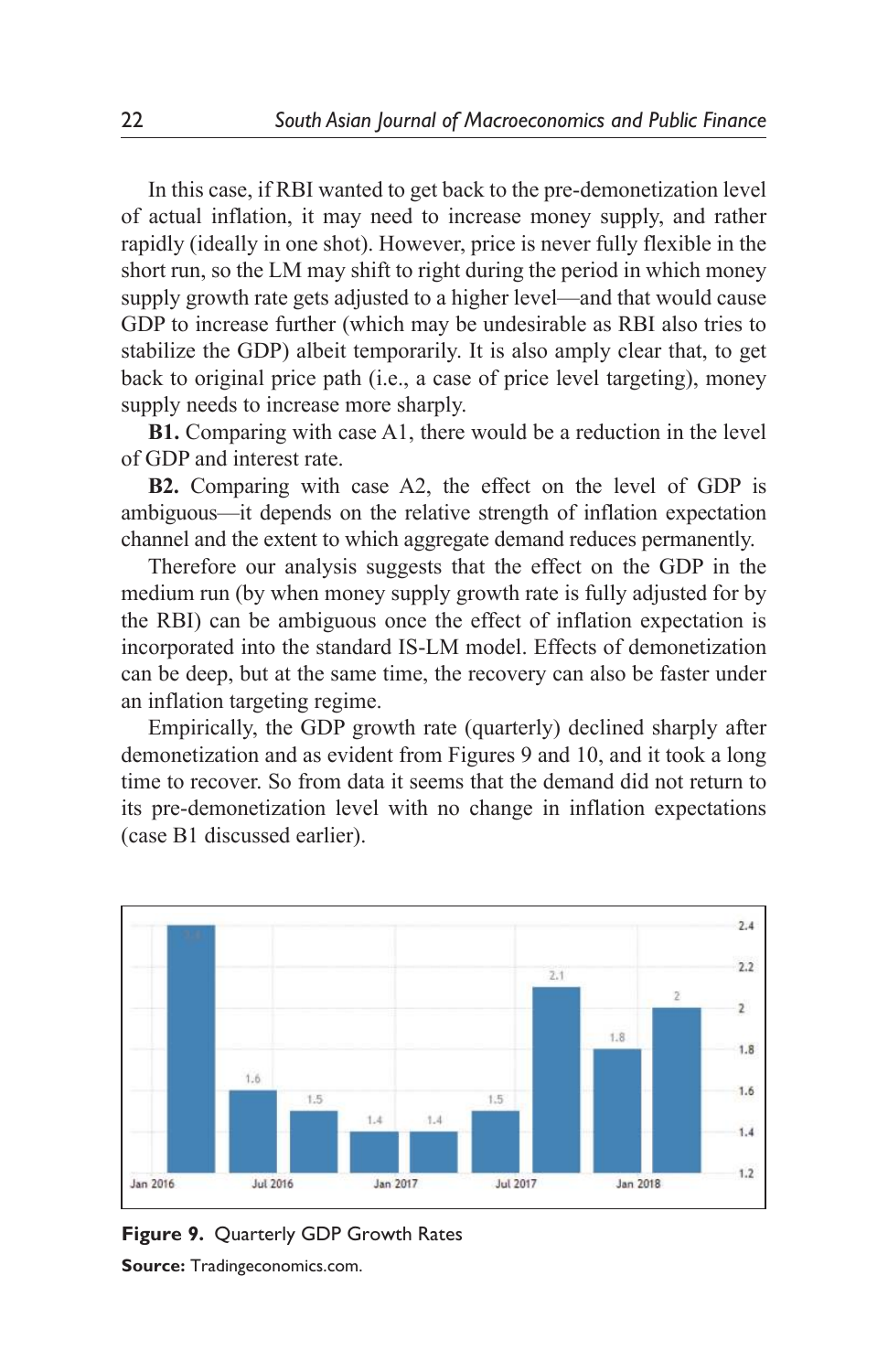

**Figure 10.** Annual GDP Growth Rates **Source:** Tradingeconomics.com.

# **On RBI's Credibility**

The efficacy of monetary policy depends on Central Banks' ability to influence the real interest rate. However, a Central Bank can only set the nominal interest rate, and the real rate is determined via the inflation expectation. But inflation expectation is formed by the 'non-bank public' or the households. It is noted already that such expectation also plays a role in determining the price path whenever monetary policy changes its stance. Hence, it is extremely important for the Central Bank to anticipate and then be able to control such expectation, especially in an inflation targeting regime. Controlling inflation expectation is a difficult task, but the task gets easier if the Central Bank is *credible*—when the Bank announces that it wants to tame inflation, people should believe that the Bank will actually do so. Among other things, this depends on how well the Bank has been able to contain inflation in the past. Since the RBI has adopted inflation targeting, such credibility is of extreme importance to achieving this goal. Controlling inflation requires independence of the Bank. For instance, when the Bank is vigorously after taming the inflation, other policies (printing money to finance central government's deficit for instance) that ceteris paribus raise inflation should be consistent with inflation targeting.

In such context, a question that was raised is this: since the currency notes are signed by the RBI governor, did the announcement of the withdrawal of currency by the Prime Minister of India undermine the independence of the RBI? One must carefully interpret what does 'independence' mean in monetary policy. A Central Bank is 'instrument'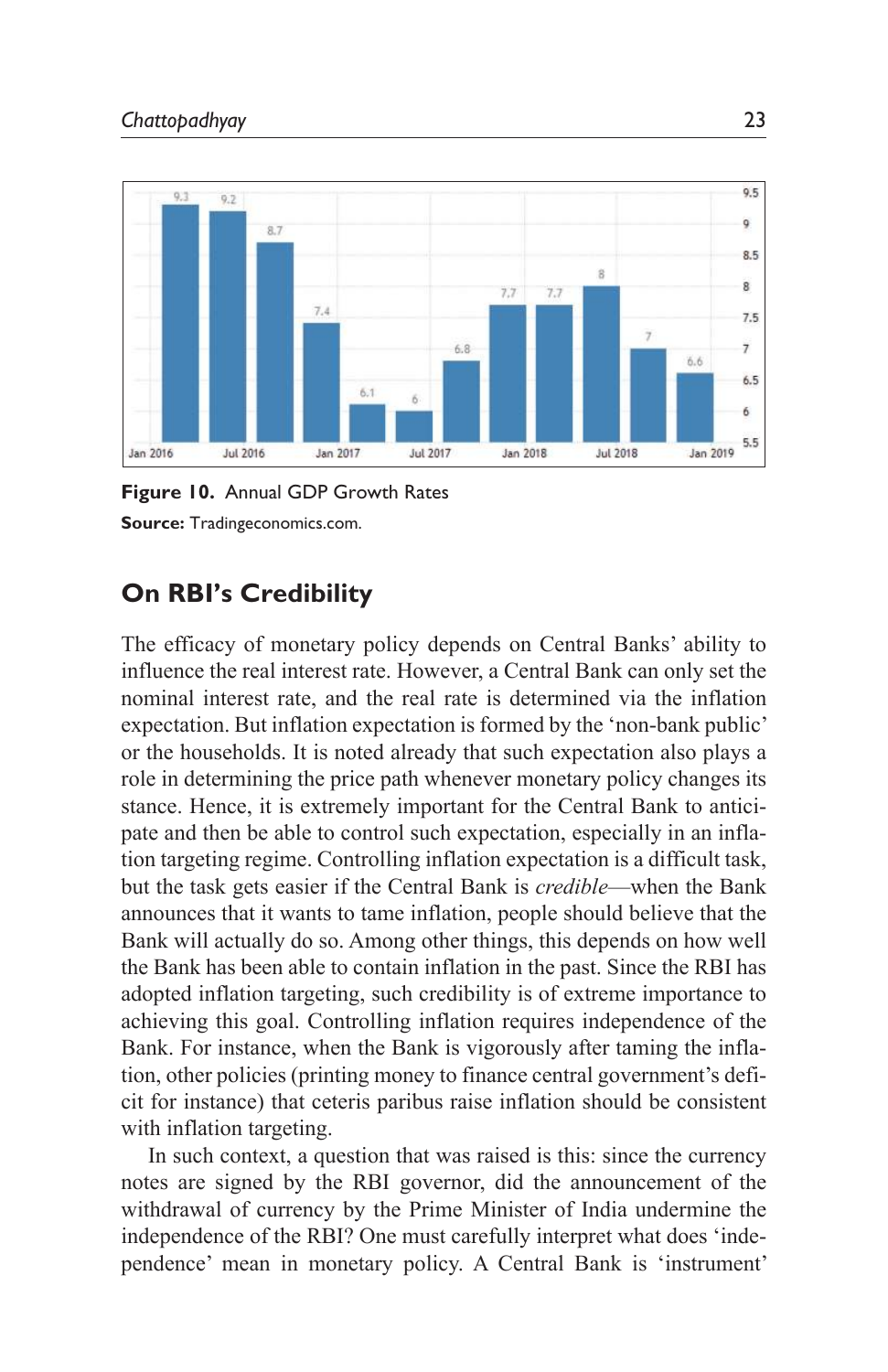independent but is 'goal' dependent. The goal must come directly from the central government, and, indirectly from the public in a democratic system. In this case, the goal is a task that requires the RBI to smoothly carry out currency replacement. Given this task, the RBI is supposed to smooth out transactions. A discussion on whether the RBI has been able to do so holds merit, but, from the perspectives of the standard monetary policy strategy, the recent incident has not anyway undermined the independence of the RBI.

# **Concluding Remarks**

This article has presented a few arguments in non-technical terms and that too in the form of 'partial' equilibrium models. To prevent drift in the arguments, one should instead go for a full-blown model (see Chodorow-Reich, Gopinath, Mishra, & Narayanan, 2019 for such a model). There are probably two points that this article tries to highlight. First, a monetary shock in the form of demonetization of the recent variety may have permanent effect on how households hold lower denomination currencies. Second, the effect on the level of GDP should be carefully looked at, once the effects of variable price level and changing inflation expectations are captured through the presence of an informal sector. The latter insight is something different from the other recent theoretical works on demonetization (Dasgupta, 2016; Waknis, 2017), primarily because they do not capture the effects of variable prices and inflation expectation. Such effects cannot be overlooked in an inflation targeting regime in India.

## **Acknowledgement**

I am grateful to Ganesh Nidugala, Soumyen Sikdar, and Indrajit Thakurta for comments that immensely improved the clarity and exposition in the article.

### **Declaration of Conflicting Interests**

The author declared no potential conflicts of interest with respect to the research, authorship and/or publication of this article.

## **Funding**

The author received no financial support for the research, authorship and/or publication of this article.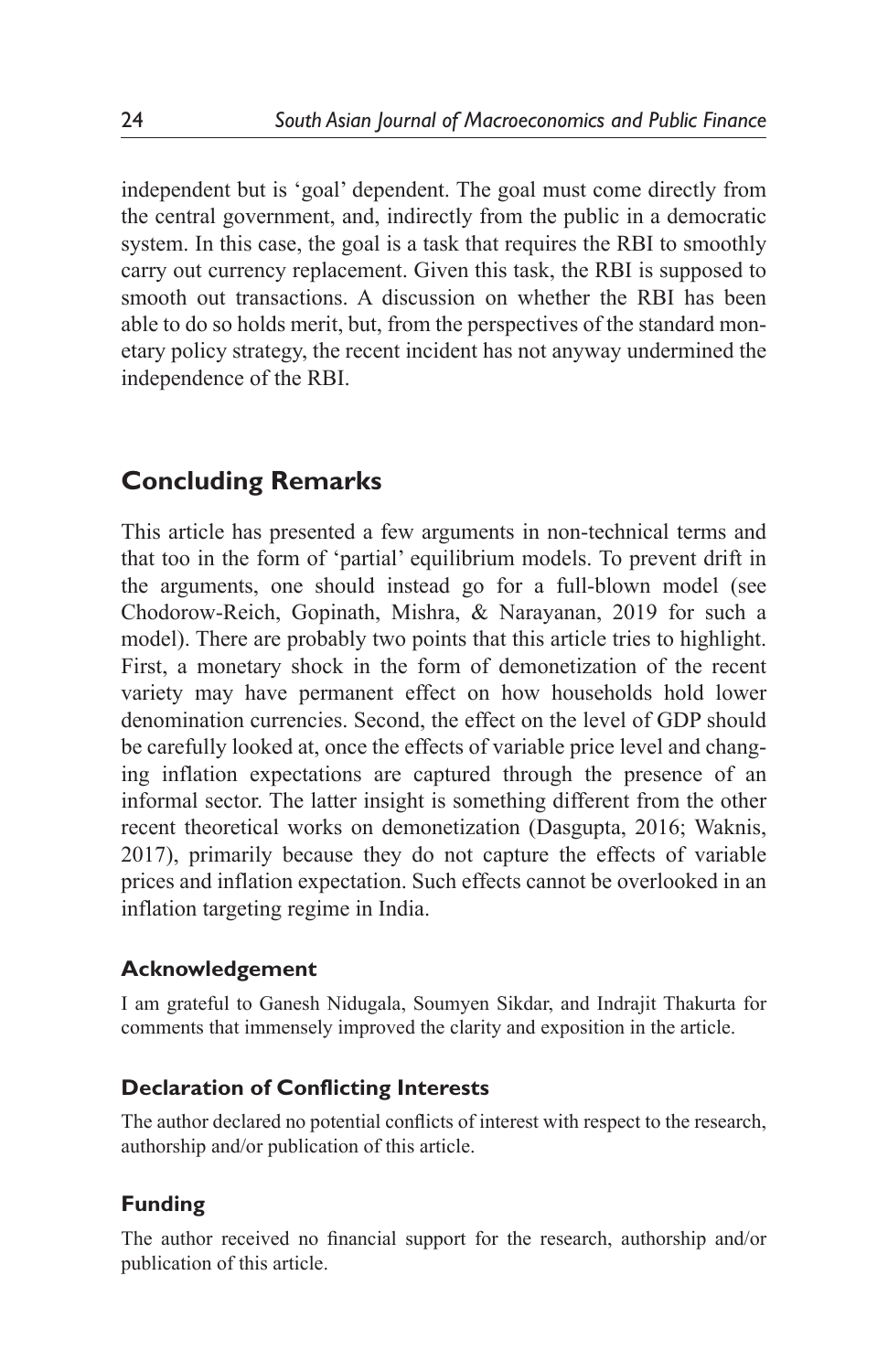#### **References**

- Ball, L. (2001). Another look at long-run money demand. *Journal of Monetary Economics, 47*(1), 31–44.
- Beladi, H., Dutta, M., & Kar, S. (2016). FDI and business internationalization of the unorganized sector: Evidence from Indian manufacturing. *World Development, 83*, 340–349.
- Bose, A. (1997). Rational choice and the price of money. In A. Bose, M. Rakshit, & A. Sinha (Eds.), *Issues in economic theory and public policy* (pp. 64–84). Delhi: Oxford University Press.
- Bose, A., & Ray, D. (1993). Monetary equilibrium in an overlapping generations model with productive capital. *Economic Theory, 3*(4), 697–716.
- Carrera, C. (2012). Long-run money demand in Latin-American countries: A non-stationary panel data approach (Working Paper No. 16). Lima: Banco Central de Reserva del Perú.
- Chattopadhyay, S. (2013). Liquidity trap and the conditional policy commitment: An analysis under adaptive learning. *South Asian Journal of Macroeconomics and Public Finance, 2*(1), 1–32.
- Chodorow-Reich, G., Gopinath, G., Mishra, P., & Narayanan, A. (2019). Cash and the economy: Evidence from India's demonetisation (NBER Working Paper No. 25370). Cambridge, MA: National Bureau of Economic Research.
- Dasgupta, D. (2016). Theoretical analysis of demonetisation. *Economic and Political Weekly, 51*(51), 67–71.
- Dornbusch, D., Fischer, S., & Startz, R. (2011). *Macroeconomics* (11th ed.). New York, NY: McGraw-Hill.
- Eggertsson, G. B., & Woodford, M. (2003). The zero bound on interest rates and optimal monetary policy. *Brookings Papers on Economic Activity, 1*, 139–211.
- Hoffman, D. L., & Rasche, R. H. (1991). Long-run income and interest elasticities of money demand in the United States. *The Review of Economics and Statistics, 73*(4), 665–674.
- International Monetary Fund. (2011). *International financial statistics*. Washington, DC: International Monetary Fund.
- Knell, M., & Stix, H. (2006). Three decades of money demand studies: Differences and similarities. *Applied Economics, 38*(7), 805–818.
- Kumar, S. (2014). Money demand income elasticity in advanced and developing countries: New evidence from meta-analysis. *Applied Economics, 46*(16), 1873–1882.
- Mankiw, G. (2010). *Macroeconomics* (7th ed.). New York, NY: Worth Publications.
- Ramaswamy, K. V. (1999). The search for flexibility in Indian manufacturing, new evidence on subcontracting activities. *Economic and Political Weekly, 34*(6), 363–368.
- Romer, D. (2010). Keynesian macroeconomics without the LM curve. *Journal of Economic Perspective, 14*(2), 149–169.